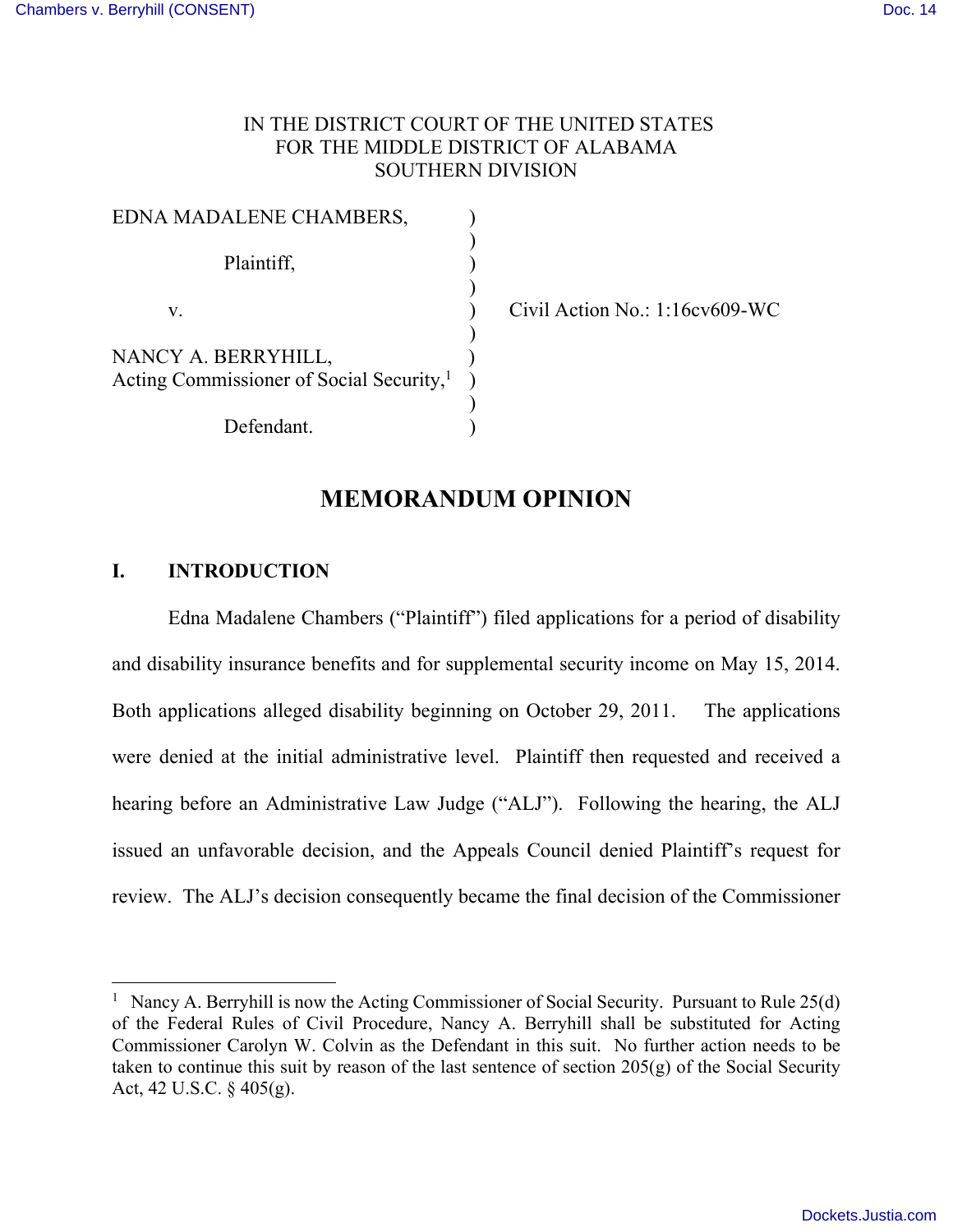of Social Security ("Commissioner").<sup>2</sup> *See Chester v. Bowen*, 792 F.2d 129, 131 (11th Cir. 1986). The case is now before the court for review of that decision under 42 U.S.C. § 405(g). Pursuant to 28 U.S.C. § 636(c), both parties have consented to the conduct of all proceedings and entry of a final judgment by the undersigned United States Magistrate Judge. Pl.'s Consent to Jurisdiction (Doc. 8); Def.'s Consent to Jurisdiction (Doc. 7). Based on the court's review of the record and the briefs of the parties, the court AFFIRMS the decision of the Commissioner.

## **II. STANDARD OF REVIEW**

Under 42 U.S.C.  $\frac{2}{3}$  423(d)(1)(A), a person is entitled to benefits when the person is

unable to

 $\overline{a}$ 

engage in any substantial gainful activity by reason of any medically determinable physical or mental impairment which can be expected to result in death or which has lasted or can be expected to last for a continuous period of not less than 12 months.

42 U.S.C. §  $423(d)(1)(A).<sup>3</sup>$ 

To make this determination, the Commissioner employs a five-step, sequential

evaluation process. *See* 20 C.F.R. §§ 404.1520, 416.920 (2011).

(1) Is the person presently unemployed?

(2) Is the person's impairment severe?

(3) Does the person's impairment meet or equal one of the specific

<sup>&</sup>lt;sup>2</sup> Pursuant to the Social Security Independence and Program Improvements Act of 1994, Pub. L. No. 103-296, 108 Stat. 1464, the functions of the Secretary of Health and Human Services with respect to Social Security matters were transferred to the Commissioner of Social Security.

<sup>3</sup> A "physical or mental impairment" is one resulting from anatomical, physiological, or psychological abnormalities that are demonstrable by medically acceptable clinical and laboratory diagnostic techniques.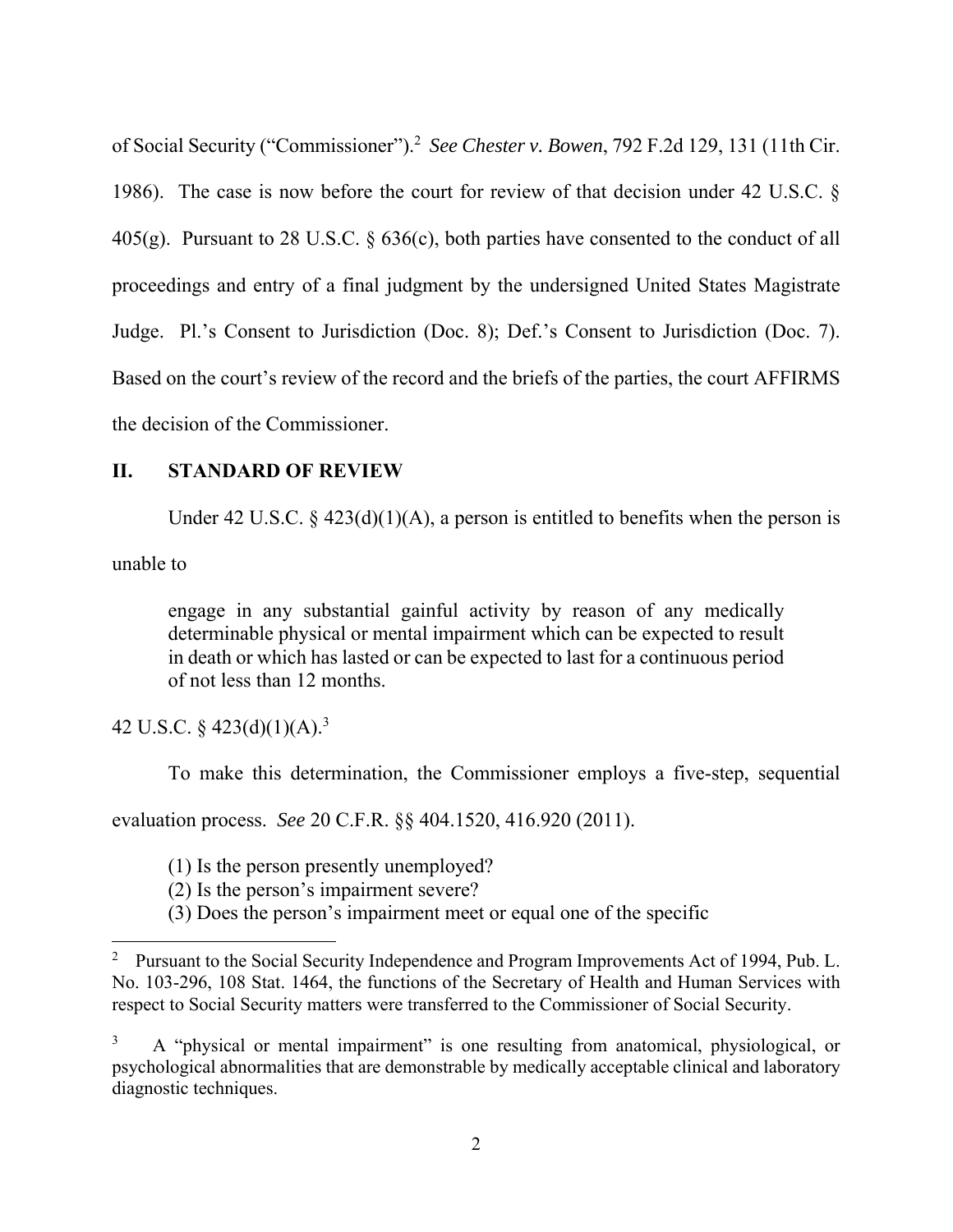impairments set forth in 20 C.F.R. Pt. 404, Subpt. P, App. 1 [the Listing of Impairments]? (4) Is the person unable to perform his or her former occupation? (5) Is the person unable to perform any other work within the economy? An affirmative answer to any of the above questions leads either to the next question, or, on steps three and five, to a finding of disability. A negative answer to any question, other than step three, leads to a determination of "not disabled."

*McDaniel v. Bowen*, 800 F.2d 1026, 1030 (11th Cir. 1986).<sup>4</sup>

 $\overline{a}$ 

 The burden of proof rests on a claimant through Step Four. *See Phillips v. Barnhart*, 357 F.3d 1232, 1237-39 (11th Cir. 2004). A claimant establishes a *prima facie* case of qualifying disability once they have carried the burden of proof from Step One through Step Four. At Step Five, the burden shifts to the Commissioner, who must then show there are a significant number of jobs in the national economy the claimant can perform. *Id*.

 To perform the fourth and fifth steps, the ALJ must determine the claimant's Residual Functional Capacity ("RFC"). *Id*. at 1238-39. The RFC is what the claimant is still able to do despite the claimant's impairments and is based on all relevant medical and other evidence. *Id*. It may contain both exertional and nonexertional limitations. *Id*. at 1242-43. At the fifth step, the ALJ considers the claimant's RFC, age, education, and work experience to determine if there are jobs available in the national economy the claimant

<sup>&</sup>lt;sup>4</sup> McDaniel is a supplemental security income (SSI) case. The same sequence applies to disability insurance benefits brought under Title II of the Social Security Act. Supplemental security income cases arising under Title XVI of the Social Security Act are appropriately cited as authority in Title II cases, and vice versa. *See, e.g.*, *Smith v. Comm'r of Soc. Sec.*, 486 F. App'x 874, 876 n.\* (11th Cir. 2012) ("The definition of disability and the test used to determine whether a person has a disability is the same for claims seeking disability insurance benefits or supplemental security income.").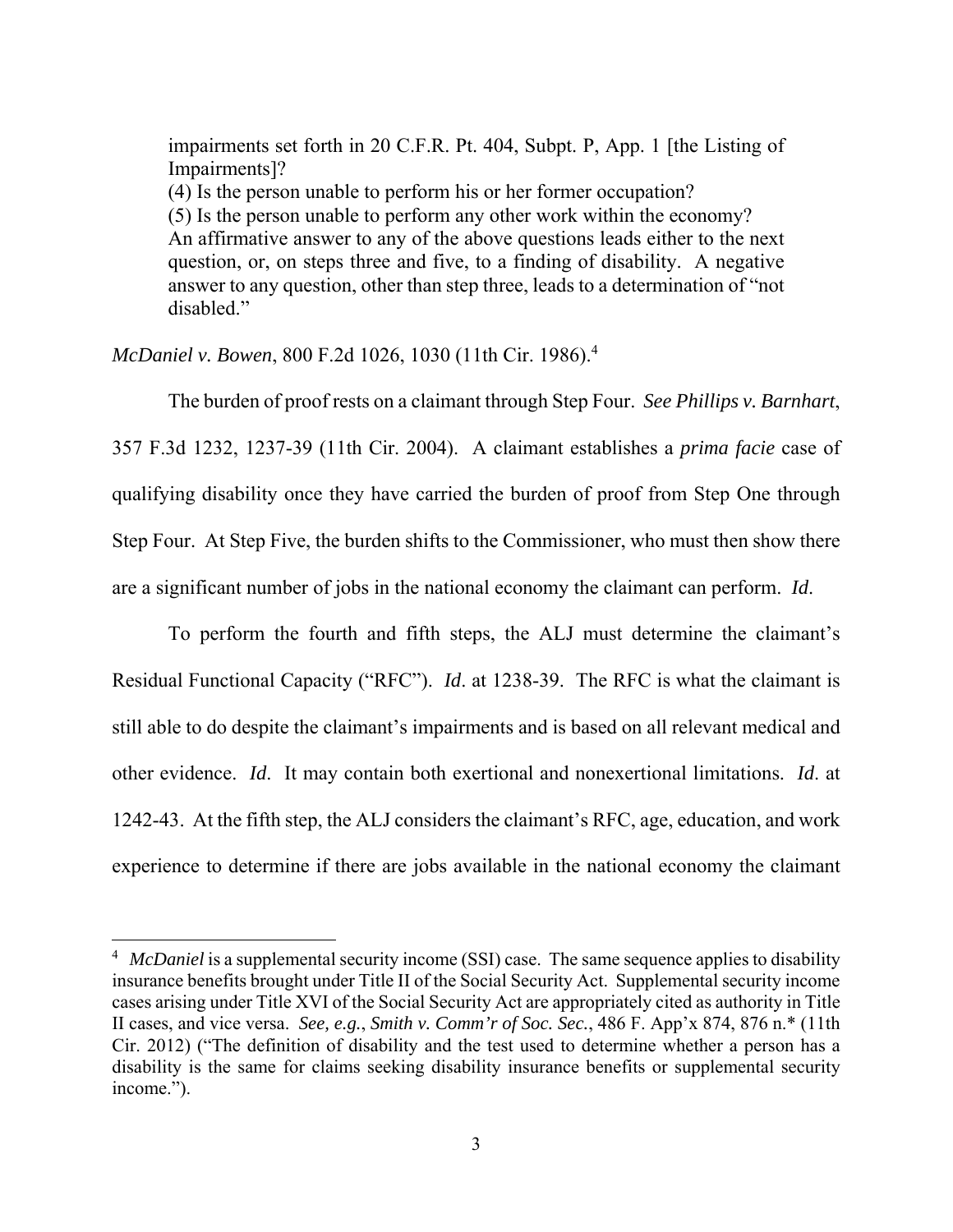can perform. *Id*. at 1239. To do this, the ALJ can either use the Medical Vocational Guidelines ("grids"), *see* 20 C.F.R. pt. 404 subpt. P, app. 2, or call a vocational expert ("VE"). *Id*. at 1239-40.

 The grids allow the ALJ to consider factors such as age, confinement to sedentary or light work, inability to speak English, educational deficiencies, and lack of job experience. Each factor can independently limit the number of jobs realistically available to an individual. *Phillips*, 357 F.3d at 1240. Combinations of these factors yield a statutorily-required finding of "Disabled" or "Not Disabled." *Id*.

 The court's review of the Commissioner's decision is a limited one. This court must find the Commissioner's decision conclusive if it is supported by substantial evidence. 42 U.S.C. § 405(g); *Graham v. Apfel*, 129 F.3d 1420, 1422 (11th Cir. 1997). "Substantial evidence is more than a scintilla, but less than a preponderance. It is such relevant evidence as a reasonable person would accept as adequate to support a conclusion." *Richardson v. Perales*, 402 U.S. 389, 401 (1971); *see also Crawford v. Comm'r of Soc. Sec.*, 363 F.3d 1155, 1158 (11th Cir. 2004) ("Even if the evidence preponderates against the Commissioner's findings, [a reviewing court] must affirm if the decision reached is supported by substantial evidence."). A reviewing court may not look only to those parts of the record which support the decision of the ALJ, but instead must view the record in its entirety and take account of evidence which detracts from the evidence relied on by the ALJ. *Hillsman v. Bowen*, 804 F.2d 1179 (11th Cir. 1986).

[The court must] . . . scrutinize the record in its entirety to determine the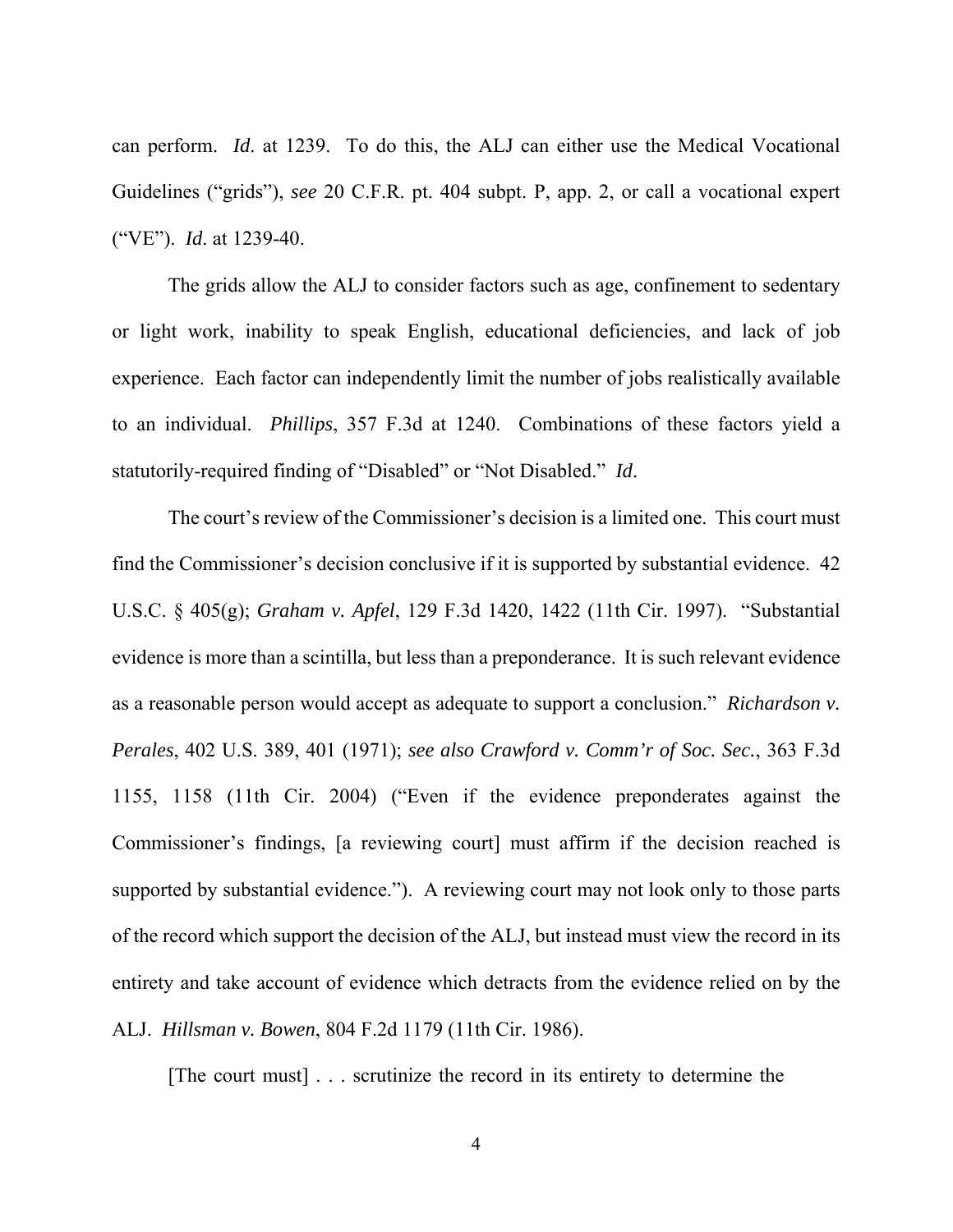reasonableness of the [Commissioner's] . . . factual findings. . . . No similar presumption of validity attaches to the [Commissioner's] . . . legal conclusions, including determination of the proper standards to be applied in evaluating claims.

*Walker v. Bowen*, 826 F.2d 996, 999 (11th Cir. 1987).

#### **III. ADMINISTRATIVE PROCEEDINGS**

Plaintiff was forty-nine years old on the date of the hearing before the ALJ. Tr. 47. The highest grade Plaintiff completed was the ninth. Tr. 47. Following the administrative hearing, and employing the five-step process, the ALJ found at Step One that Plaintiff "has not engaged in substantial gainful activity since October 29, 2011, the alleged onset date[.]" Tr. 17. At Step Two, the ALJ found that Plaintiff suffers from the following severe impairments: "degenerative disc disease of the lumbar spine, osteoarthritis of the knees, obstructive sleep apnea, anxiety disorder, depressive disorder, hypertension, type II diabetes mellitus, and history of obesity." Tr. 21. At Step Three, the ALJ found that Plaintiff "does not have an impairment or combination of impairments that meets or medically equals the severity of one of the listed impairments[.]" Tr. 21. Next, the ALJ articulated Plaintiff's RFC as follows:

the claimant has the residual functional capacity to perform light work . . . except that the claimant could stand and walk for four hours in a workday and sit six hours in a workday. The claimant would need the ability to occasionally change positions throughout the day for relief of postural discomfort. She can never climb ladders, ropes, or scaffolds. The claimant can occasionally climb ramps and stairs, balance, stoop, kneel, crouch, or crawl. She can occasionally perform pushing/pulling with the bilateral lower extremities. She should avoid concentrated exposure to temperature extremes and should avoid hazardous machinery and work at unprotected heights. The claimant can understand, remember and carry out simple, repetitive instructions and can persist at that level of complexity for eight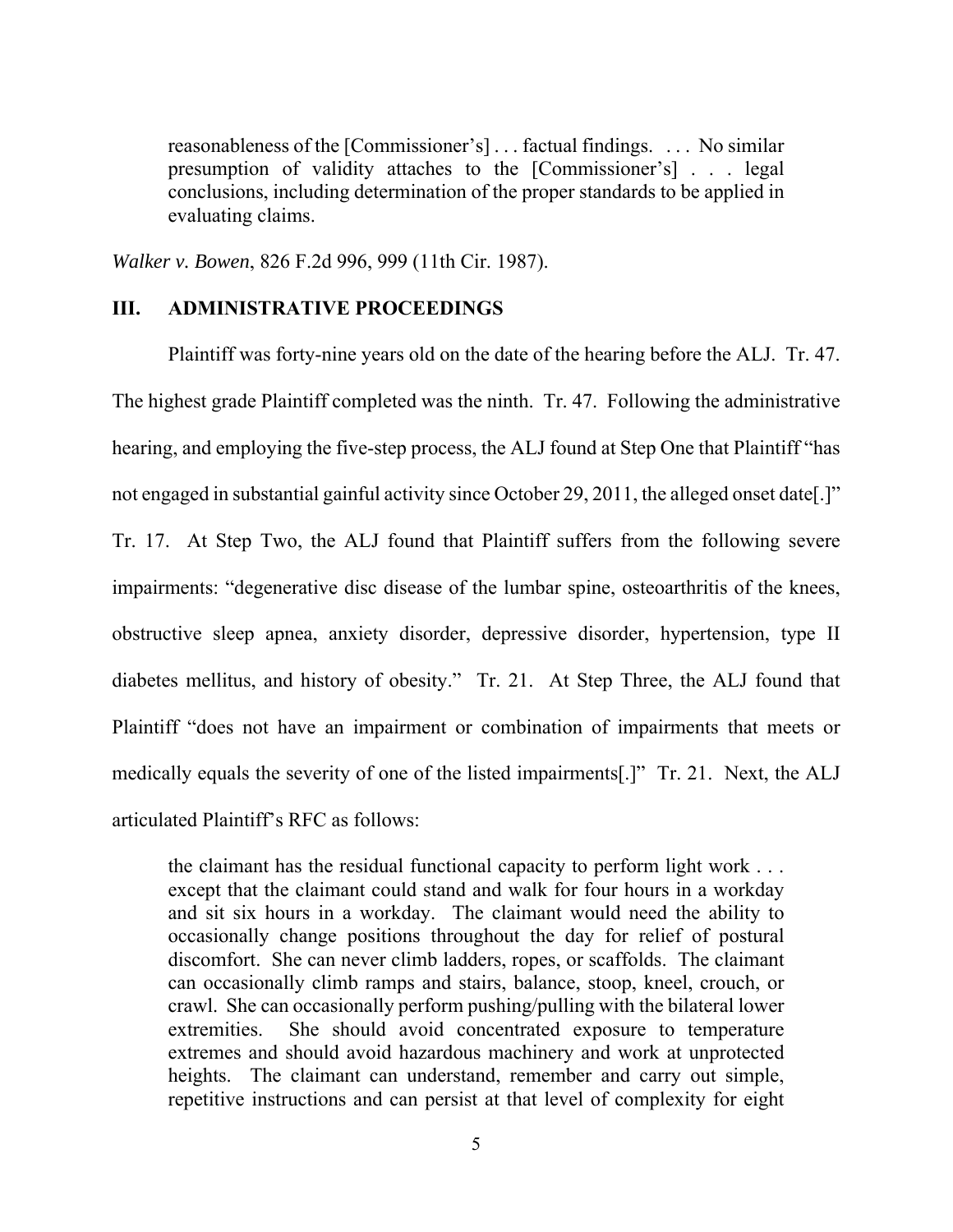hours a day, five days a week consistently. She would need to avoid more than superficial or casual contact with the public. The claimant could have occasional interaction with co-workers and supervisors for non-collaborative work (defined as not being dependent on working in concert with others to achieve a desired outcome). She can adapt to routine changes in the work setting, but those changes would need to be gradually introduced.

Tr. 23. At Step Four, the ALJ concluded that Plaintiff "is unable to perform her past relevant work[.]" Tr. 31. However, the ALJ concluded at Step Five that, "[c]onsidering the claimant's age, education, work experience, and residual functional capacity, there are jobs that exist in significant numbers in the national economy that the claimant can perform[,]" including the representative occupations of "surveillance system monitor" and "plastic molding machine operator." Tr. 31-32. Accordingly, the ALJ determined that Plaintiff "has not been under a disability . . . from October 29, 2011, through the date of this decision[.]" Tr. 32.

#### **IV. PLAINTIFF'S ARGUMENT**

 Plaintiff presents one issue in her "Statement of the Issue," arguing that the ALJ's decision should be reversed because "the evidence does not support [Plaintiff's] ability to perform sustained work activities at the residual functional capacity as determined by the ALJ, on a regular and continuing basis." Pl.'s Br. (Doc. 11) at 4.

## **V. DISCUSSION**

Plaintiff argues that the ALJ failed to "appropriately assess the medical evidence" in the record, thus warranting reversal of the Commissioner's decision. *Id.* at 6. In particular, Plaintiff faults the ALJ for "fail[ing] to account for, or discredit[ing] parts of" various pieces of evidence, including her treating physician's opinion, a consultative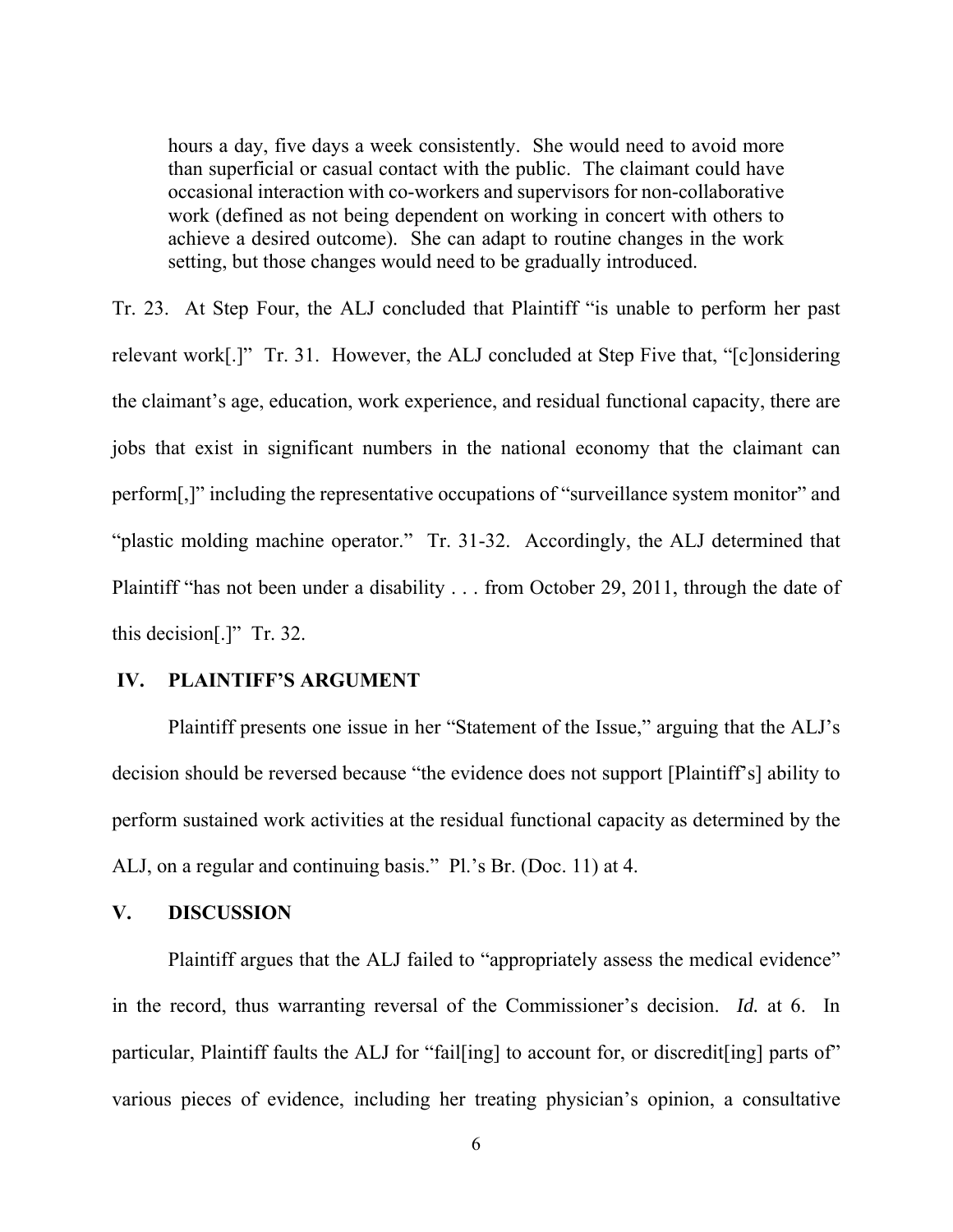psychological examination, the opinion of the state agency consultant, and Plaintiff's use of a cane for ambulation. *Id.* at 7-9. Plaintiff argues that the ALJ's treatment of these various pieces of medical evidence violated SSR 96-8p, which states the Social Security Administration's "policies and policy interpretations regarding the assessment of residual functional capacity (RFC) in initial claims for disabilities benefits[.]" *See id.* at 6.

"Medical opinions are statements from physicians and psychologists or other acceptable medical sources that reflect judgments about the nature and severity of [the claimant's] impairment(s), including [the claimant's] symptoms, diagnosis and prognosis, what [the claimant] can still do despite impairment(s), and [the claimant's] physical or mental restrictions." 20 C.F.R. §§ 404.1527(a)(2), 416.927(a)(2). Medical opinions provided by treating sources are especially significant in the ALJ's RFC assessment. Absent "good cause," an ALJ is to give the medical opinions of treating physicians "substantial or considerable weight." *Lewis v. Callahan*, 125 F.3d 1436, 1440 (11th Cir. 1997); *see also* 20 C.F.R. §§ 404.1527(d)(1)-(2), 416.927(d)(1)-(2). Good cause to discount a treating physician's opinion exists "when the: (1) treating physician's opinion was not bolstered by the evidence; (2) evidence supported a contrary finding; or (3) treating physician's opinion was conclusory or inconsistent with the doctor's own medical records." *Phillips v. Barnhart*, 357 F.3d 1232, 1241 (11th Cir. 2004). With good cause,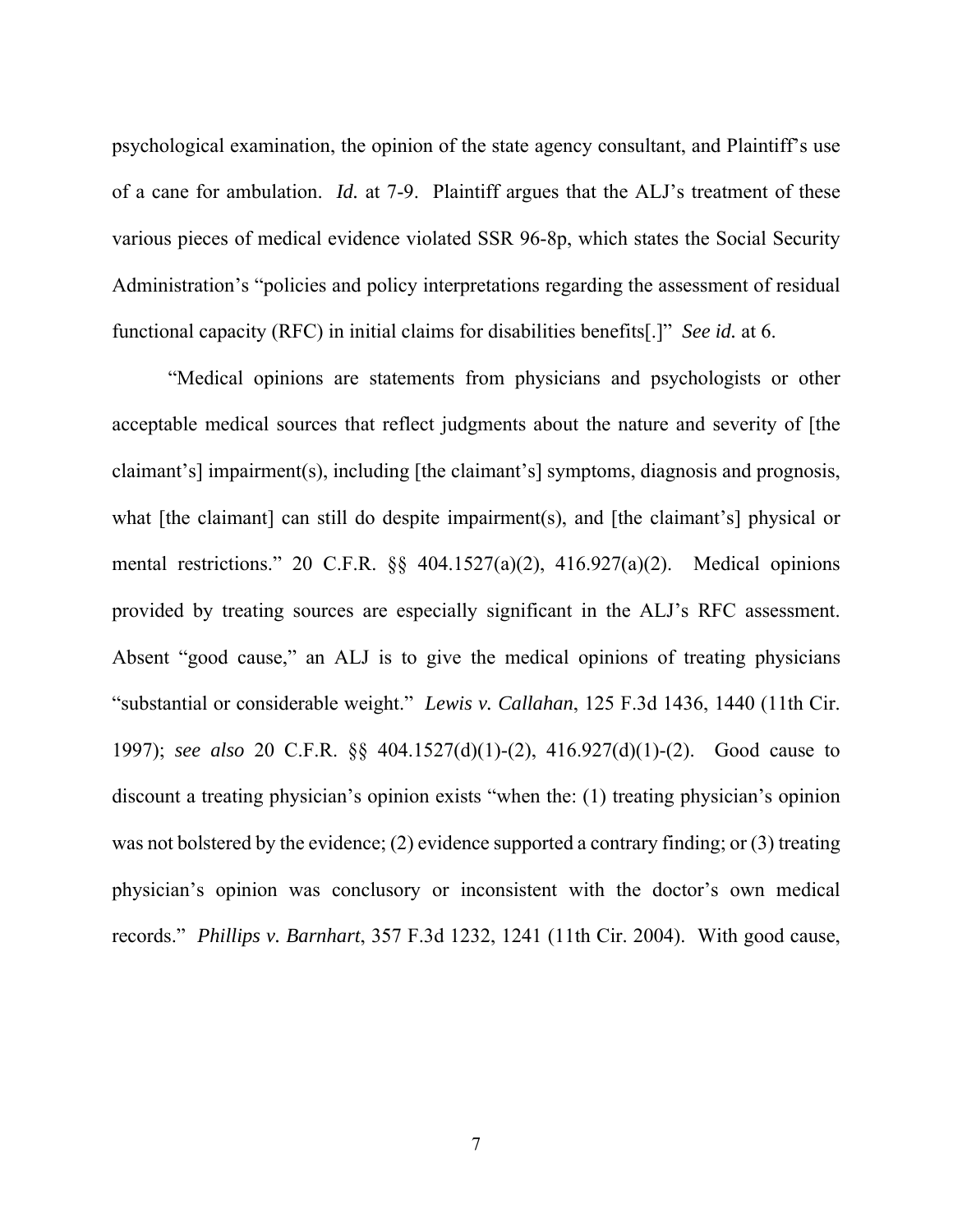an ALJ may disregard a treating physician's opinion, but he "must clearly articulate [the] reasons" for doing so. *Id.* at 1240–41.

In general, even as it relates to non-treating source opinions, the ALJ must state with particularity the weight given to different medical opinions and the reasons therefor. *Sharfarz v. Bowen*, 825 F.2d 278, 279 (11th Cir. 1987) (per curiam). "In the absence of such a statement, it is impossible for a reviewing court to determine whether the ultimate decision on the merits of the claim is rational and supported by substantial evidence." *Cowart v. Schweiker*, 662 F.2d 731, 735 (11th Cir. 1981). Therefore, when the ALJ fails to "state with at least some measure of clarity the grounds for his decision," a court will decline to affirm "simply because some rationale might have supported the ALJ's conclusion." *Owens v. Heckler*, 748 F.2d 1511, 1516 (11th Cir. 1984) (per curiam). In such a situation, "to say that [the ALJ's] decision is supported by substantial evidence approaches an abdication of the court's duty to scrutinize the record as a whole to determine whether the conclusions reached are rational." *Cowart*, 662 F.2d at 735 (quoting *Stawls v. Califano*, 596 F.2d 1209, 1213 (4th Cir. 1979)) (internal quotation marks omitted). Nevertheless, if the ALJ's failure to properly explain the weight given to a particular medical opinion does "not affect its ultimate findings, the error is harmless, and the ALJ's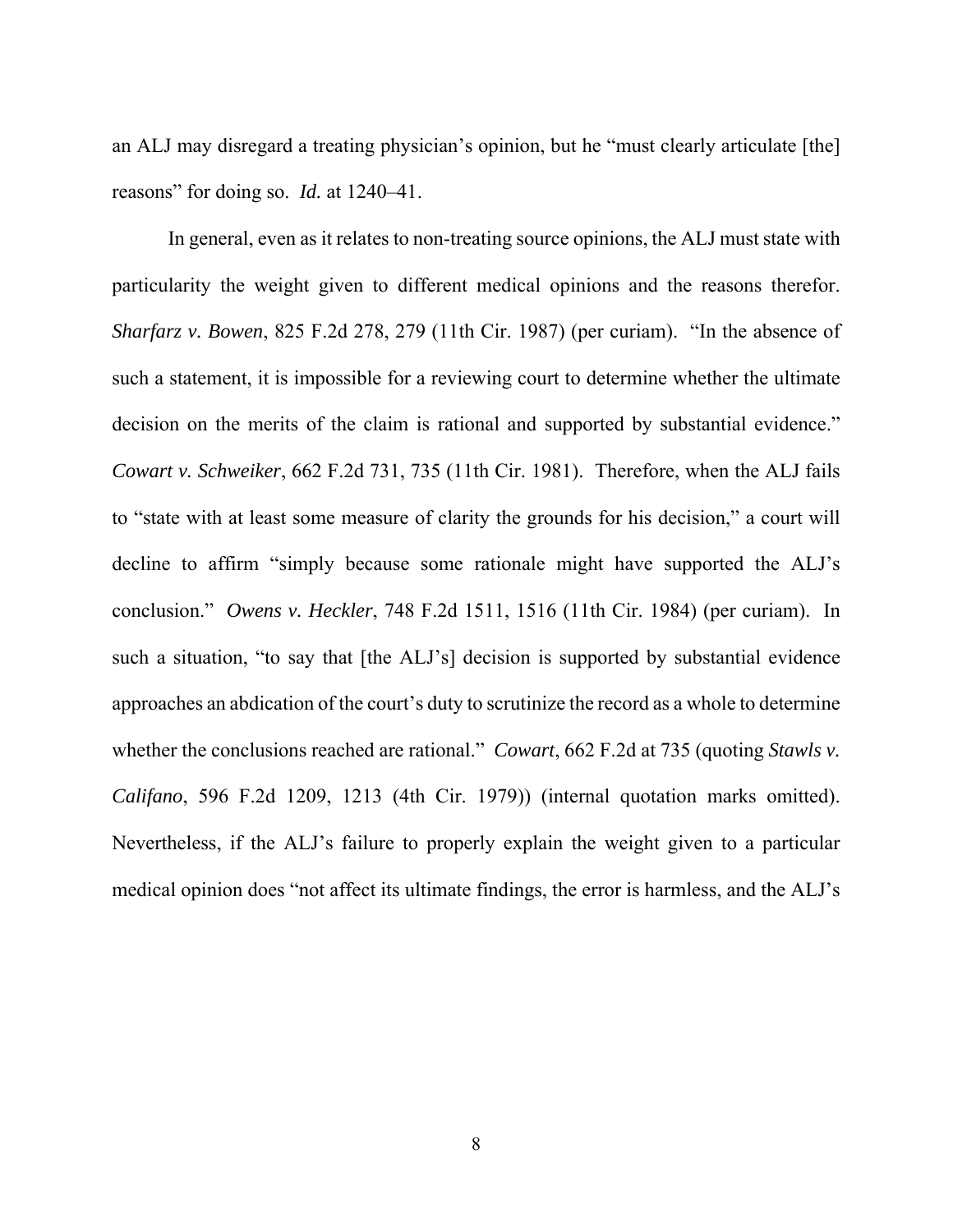decision will stand." *Tillman v. Comm'r, Soc. Sec. Admin*., 559 F. App'x 975, 975 (11th Cir. 2014) (quoting *Sharfarz*, 825 F. 2d at 279).

#### **A. The ALJ's treatment of the opinion of Plaintiff's treating physician.**

Plaintiff first challenges the ALJ's treatment of the opinion of her treating physician, Dr. Gammill. Dr. Gammill treated Plaintiff at Professional Medical Associates, a general care clinic where Plaintiff presented numerous times over the years for treatment of a variety of conditions, including sinus congestion and headache (Tr. 378, 363, 541, 506), hypertension (Tr. 375, 369, 363, 356, 408, 484), pain in her neck, back, and knees (Tr. 366, 363, 356, 408, 404, 531, 484, 469, 449, 434), anxiety (Tr. 408, 404, 484, 464), hot flashes and night sweats (Tr. 356, 541), excessive thirst and increased blood sugar (Tr. 520), nausea (Tr. 513), diarrhea (Tr. 513, 454), fatigue (Tr. 513), diabetes (Tr. 501, 484), heart palpitations and elevated heart rate (Tr. 497), weakness and dizziness (Tr. 494), depression (Tr. 474, 464), and her annual pap smear (Tr. 478).

The specific opinion evidence Plaintiff faults the ALJ for failing to fully credit consists of Dr. Gammill's completion of two forms provided by Plaintiff's counsel, a "Clinical Assessment of Pain" ("CAP") (Tr. 430) and a "Physical Capacities Evaluation" ("PCE") (Tr. 431). On the former, Dr. Gammill was asked to give his clinical judgment about the extent to which Plaintiff's pain is present and limits her abilities. Dr. Gammill opined that pain "is present to such an extent as to be distracting to adequate performance of daily activities or work[;]" that Plaintiff's performance of physical activities like "walking, standing, bending, stooping, [and] moving of extremities" would cause her to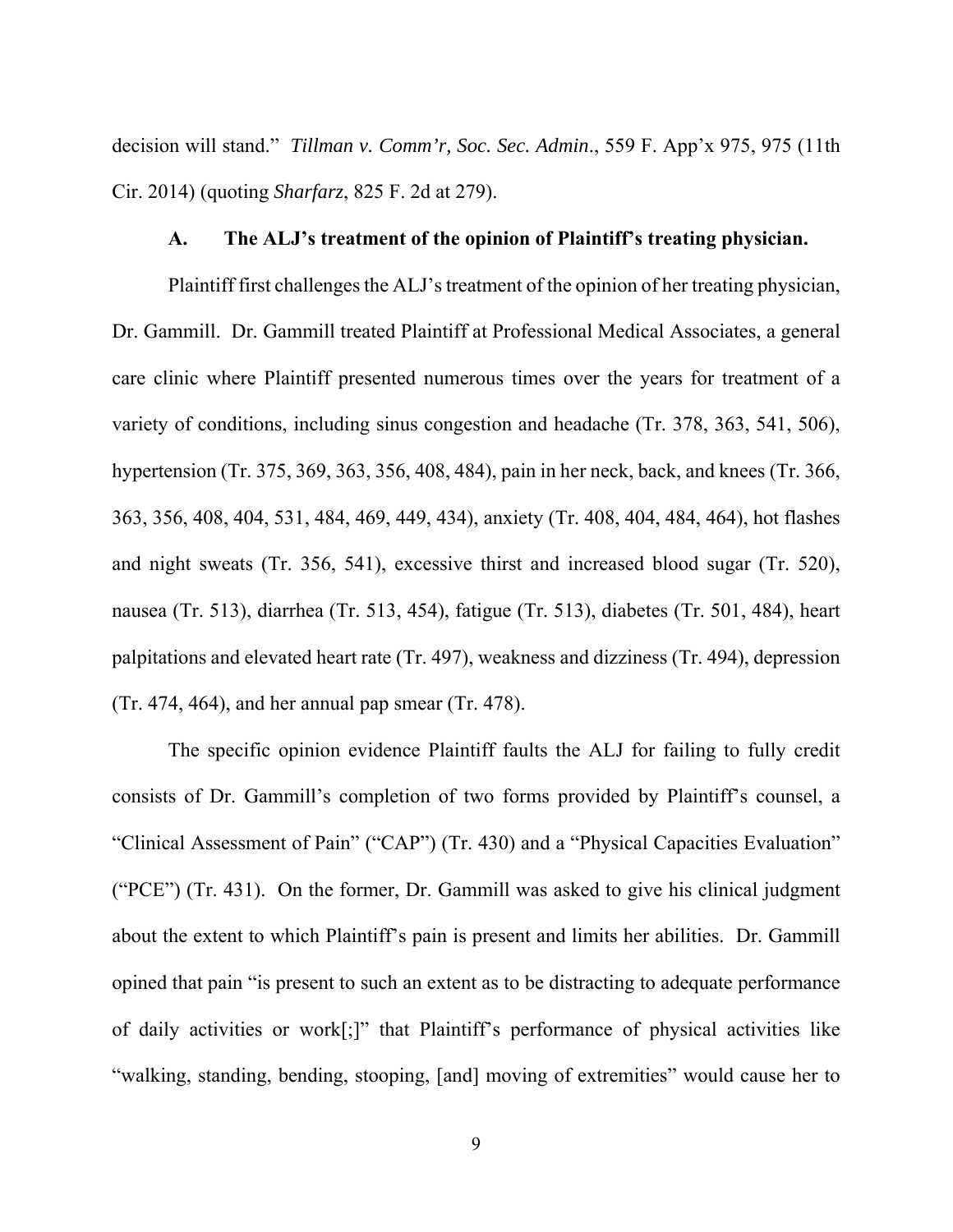experience "[g]realty increased pain and to such a degree as to cause distraction from tasks or total abandonment of task[;]" and the effects of Plaintiff's prescribed medications may cause some limitations to Plaintiff's ability to perform work, "but not to such a degree as to create serious problems in most instances." Tr. 430. On the latter form, Dr. Gammill was asked to rate the physical limitations on Plaintiff's ability to do work activities. Dr. Gammill opined that Plaintiff could lift only five pounds occasionally and one pound frequently during a normal workday; that Plaintiff may sit for one hour and stand or walk for one hour in an eight-hour workday; that Plaintiff requires an assistive device for ambulation; that Plaintiff can occasionally perform fine manipulations with her fingers, but that she can only rarely do activities including pushing and pulling with her arms and legs, climbing ladders or stairs, bending or stooping, reaching, being exposed to environmental pollutants like dust and pollen, and operating motor vehicles; and that she may never perform "gross manipulations" like grasping, twisting, and handling, and that she may never work with or around hazardous machinery. Tr. 431. Dr. Gammill also opined that Plaintiff would likely miss more than four days per month due to her impairments. Tr. 431. Where Dr. Gammill was asked to explain the basis for the many limitations he opined on the Physical Capacities Evaluation, he wrote the following: "[Patient] has chronic back and neck pain related to lumbar disc [illegible] with radiculopathy and C-T disc disease with radiculopathy. [Patient] also has clinical anxiety and depression." Tr. 431.

 The ALJ reviewed and thoroughly summarized in her decision the treatment notes chronicling Dr. Gammill's and others' treatment of Plaintiff. Tr. 25, 26-28. The ALJ also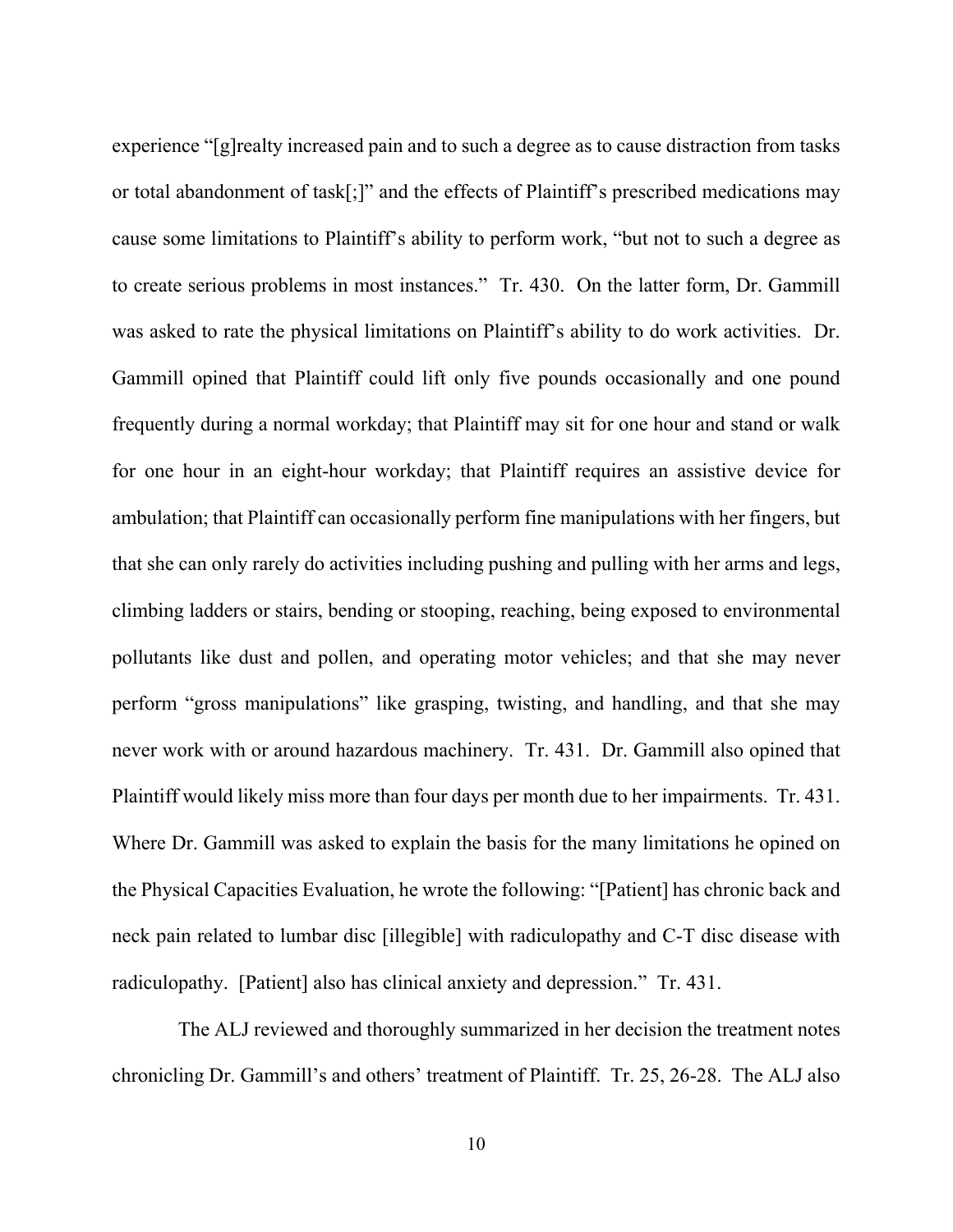summarized the opinion evidence rendered by Dr. Gammill. Tr. 28. However, the ALJ only afforded Dr. Gammill's opinion "some weight" because the "extreme" pain-related limitations found by Dr. Gammill "are not well supported by the totality of the evidence[,]" and because, although Plaintiff's MRI "clearly shows back issues," "her treatment history in regards to her back and knees is inconsistent with Dr. Gammill's limitations." Tr. 30.

Plaintiff argues that the ALJ's stated reasons for failing to give Dr. Gammill's opinion controlling weight are insufficient because "the regulations clearly state a treating physician is entitled to controlling weight, and even if not given controlling weight, the ALJ must weigh all the necessary mitigating factors, citing specific evidence contradicting Dr. Gammill's opinion." Pl.'s Br. (Doc. 11) at 10 (citations omitted). However, in the ALJ's review of the evidence, the ALJ referenced several items of evidence tending to support her conclusion that the extreme limitations opined by Dr. Gammill were not "well supported." For example, the ALJ notes a February 9, 2012, examination by Dr. Obid where Plaintiff enjoyed "full range of motion [of her neck] without pain" and an "unremarkable" examination of her spine. Tr. 24 (citing Tr. 343-44). Likewise, the ALJ noted repeated "normal" physical examination findings by Dr. Gammill and others in 2013- 2015. *See* Tr. 26-27 (citing Tr. 373, 367-68, 364, 360, 409-10, 405-06 [noting normal examination of neck and knees], 533). Furthermore, the ALJ noted instances in the record where Plaintiff indicated improvements in her experience of pain with medications or other treatments. *See* Tr. 26 (discussing Tr. 356, in which Plaintiff conveyed that her "bilateral knee pain is under control with current treatment regimen"), and Tr. 27 (discussing Tr. 449,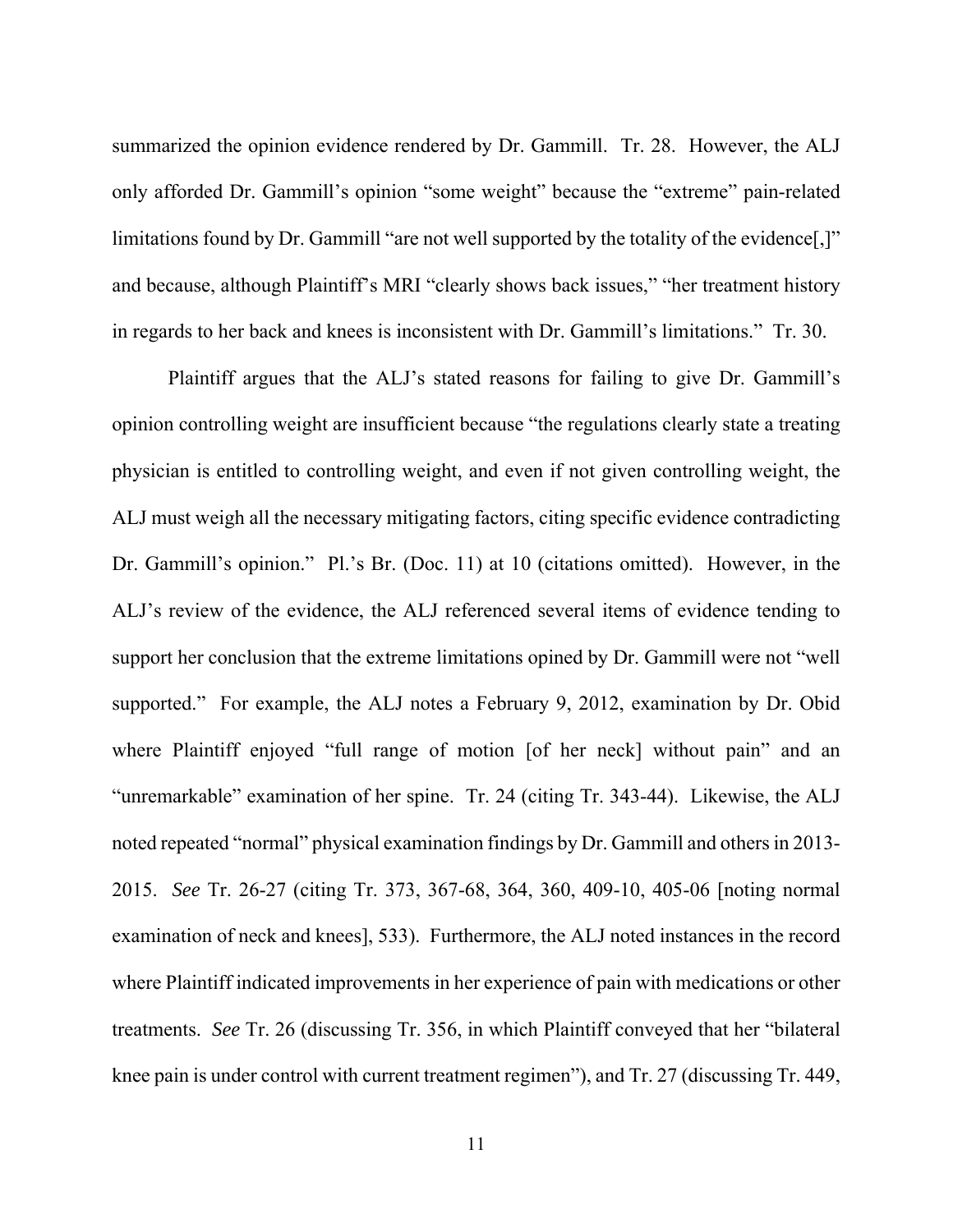in which Plaintiff reported "pain in her neck and low back are improving with PT"). Where the ALJ has extensively reviewed and summarized the medical evidence, and has cited abundant evidence in the record, including from the treating physician's own treatment notes, tending to refute the treating physician's prognosis of extreme limitations, the court cannot conclude that the ALJ has failed in her duty to properly weigh the treating physician's opinion. Moreover, it is especially telling in this regard that, despite arguing that the ALJ failed in her obligation to properly support her conclusion that Dr. Gammill's opinion is not "well supported" by the record, Plaintiff cites to no evidence in the record tending to support the extreme limitations opined by Dr. Gammill. *See* Pl.'s Br. (Doc. 11) at 7, 9-10.

In addition, the ALJ properly relied upon Plaintiff's treatment history in according Dr. Gammill's opinion only some weight. Tr. 30. The ALJ summarized Plaintiff's largely conservative approach to seeking treatment for the pain that, according to Dr. Gammill, causes Plaintiff extreme limitations in her ability to do work activities:

[T]he claimant complained of back and knee pain throughout the record, but did not get an MRI of the spine until September of 2015. Although she was advised to get an MRI of her left knee, she never did so. The claimant seemed to rely exclusively on pain medication, which tends to suggest that it was helpful to at least some degree. Surgical intervention was not sought. Her few sessions of physical therapy yielded some improvement, yet the claimant chose not to continue.

Tr. 29. Certainly, it is reasonable to expect a more aggressive treatment regimen where pain to the degree estimated by Dr. Gammill is present. At a minimum, one expects imaging of the affected areas would be promptly obtained to identify potential sources of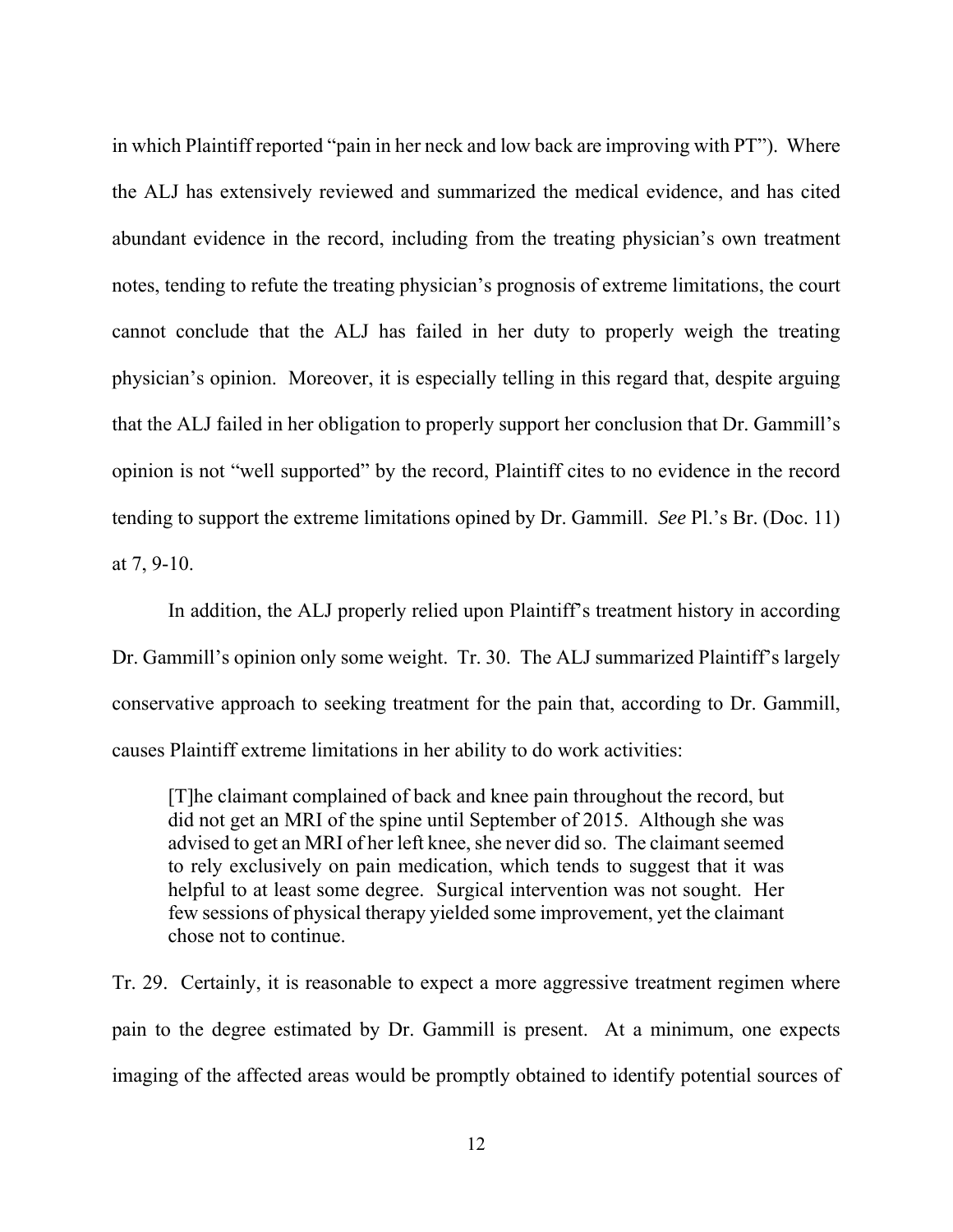the pain in order to discern how better to treat it. Instead, Plaintiff mostly relied upon pain medication—namely, oxycodone—to treat her pain, as the record reflects that she was prescribed the medicine prior to March of 2012 and continued to have the prescription adjusted or refilled over the ensuing years to meet her needs. *See* Tr. 560-68. In addition, as the ALJ observed, Plaintiff also initially declined to receive an anti-inflammatory injection after injuring her left knee in August of 2014. Tr. 587. The ALJ also observed that Plaintiff partially met some of her goals of reducing pain with physical therapy, but that Plaintiff apparently abandoned that course of treatment. Tr. 28, 29 (discussing Tr. 416).

 Although Plaintiff summarily argues that the ALJ improperly relied upon this conservative treatment in partially discrediting Dr. Gammill's opinion, Plaintiff points to nothing in the record tending to show that the treatment she sought and received was proportionate to the extreme limitations opined by Dr. Gammill. *See* Pl.'s Br. (Doc. 11) at 9-10. In any event, Circuit law has long established that a conservative course of treatment indicates that a claimant's pain is not disabling. *See, e.g., Wolfe v. Chater*, 86 F.3d 1072, 1078 (11th Cir. 1996). Furthermore, a course of conservative treatment can provide good cause for the ALJ's decision to discredit a treating physician's opinion. *See Peters v. Astrue*, 232 F. App'x 866, 871 (11th Cir. 2007) (affirming ALJ's decision to discredit treating source opinion where the ALJ had observed that treating physicians "followed 'conservative' courses of treatment and had noted that [claimant] had responded well to physical therapy and to anti-inflammatory injections"). Where Plaintiff availed herself of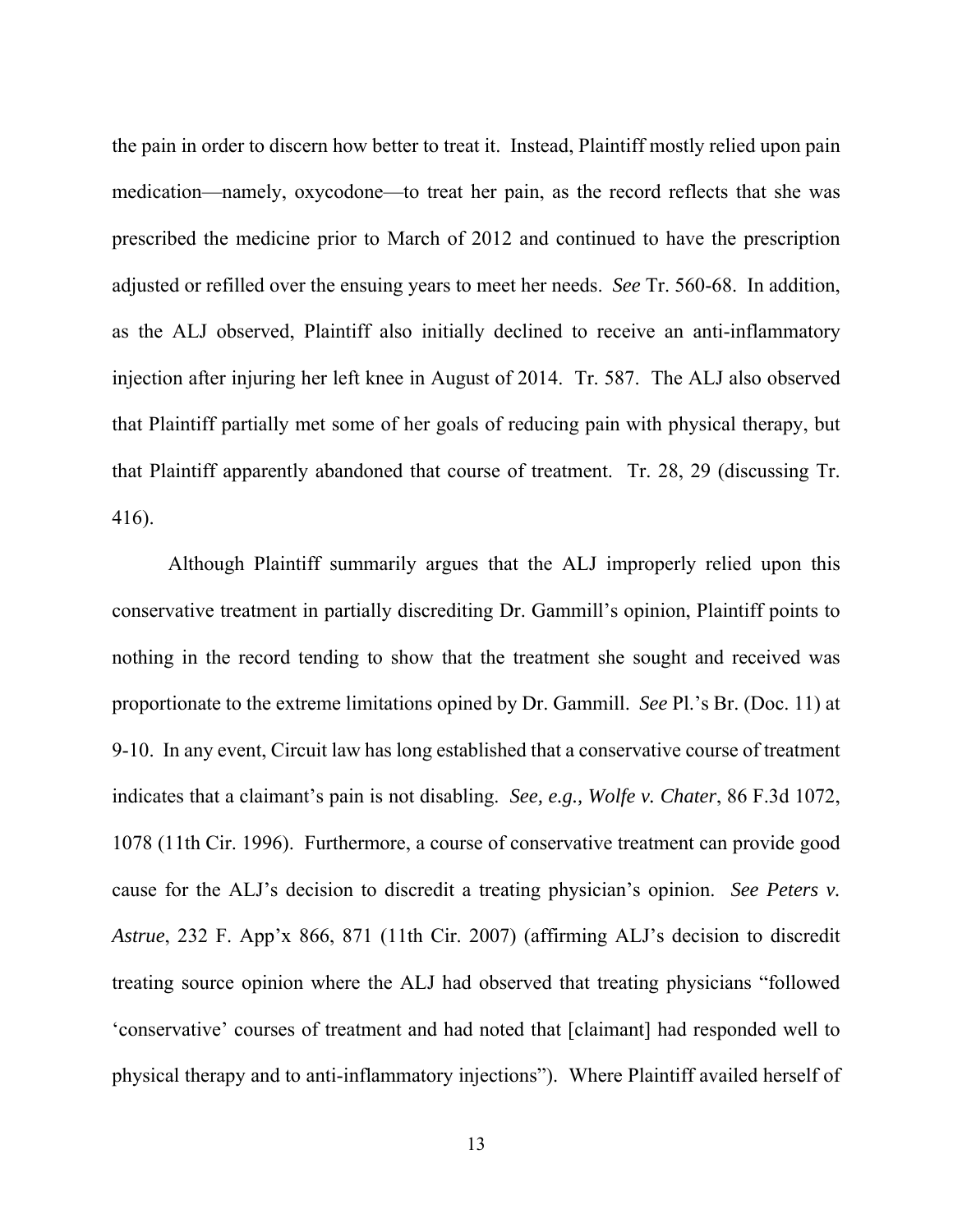and received a largely conservative course of treatment for her pain, substantial evidence supports the ALJ's decision to only partially credit her treating physician's opinion of extremely limiting pain.

 After carefully and thoroughly reviewing all of the medical evidence in the record, the ALJ determined that the opinion of Plaintiff's treating physician that Plaintiff is extremely limited in her ability to do work activities because of her pain lacks substantial support in the record and is refuted by the largely conservative treatment Plaintiff received for her pain. As set forth above, the ALJ's resulting decision to only partially credit Plaintiff's treating physician's opinion is supported by substantial evidence in the record. As such, the ALJ did not reversibly err in her consideration of Plaintiff's treating physician's opinion.

## **B. The ALJ's treatment of the consultative examiner's opinion.**

 Plaintiff next argues that the ALJ "failed to properly weigh and consider the opinion of Dr. Randall Jordan." Pl.'s Br. (Doc. 11) at 10. Dr. Jordan, a licensed clinical psychologist, saw Plaintiff for a consultative psychological examination on May 31, 2012. Tr. 345-347. After a largely unremarkable mental status examination,<sup>5</sup> Dr. Jordan offered

 $\overline{a}$ 

 $<sup>5</sup>$  In particular, the court notes the following observations by Dr. Jordan during his examination</sup> of Plaintiff: she was clean and neatly groomed and dressed appropriately; her speech was fully understandable and appropriate; affect was restricted but "congruent with mood," which Dr. Jordan described as "depressed but appropriate to situation;" she demonstrated intact concentration abilities and short and long-term memory abilities; she grasped abstract concepts without issue; and Dr. Jordan estimated Plaintiff's intelligence to be "in the Low Average range." Tr. 346. Under the heading "Psychiatric," Dr. Jordan further observed "no loose associations or tangential thought;" no paranoid delusions; no hallucinations; no compromised judgment, "as the claimant was able to state appropriately how to respond to common social situations such as what to do in case of a fire and why we wear seatbelts, etc.;" and fair insight into Plaintiff's current functional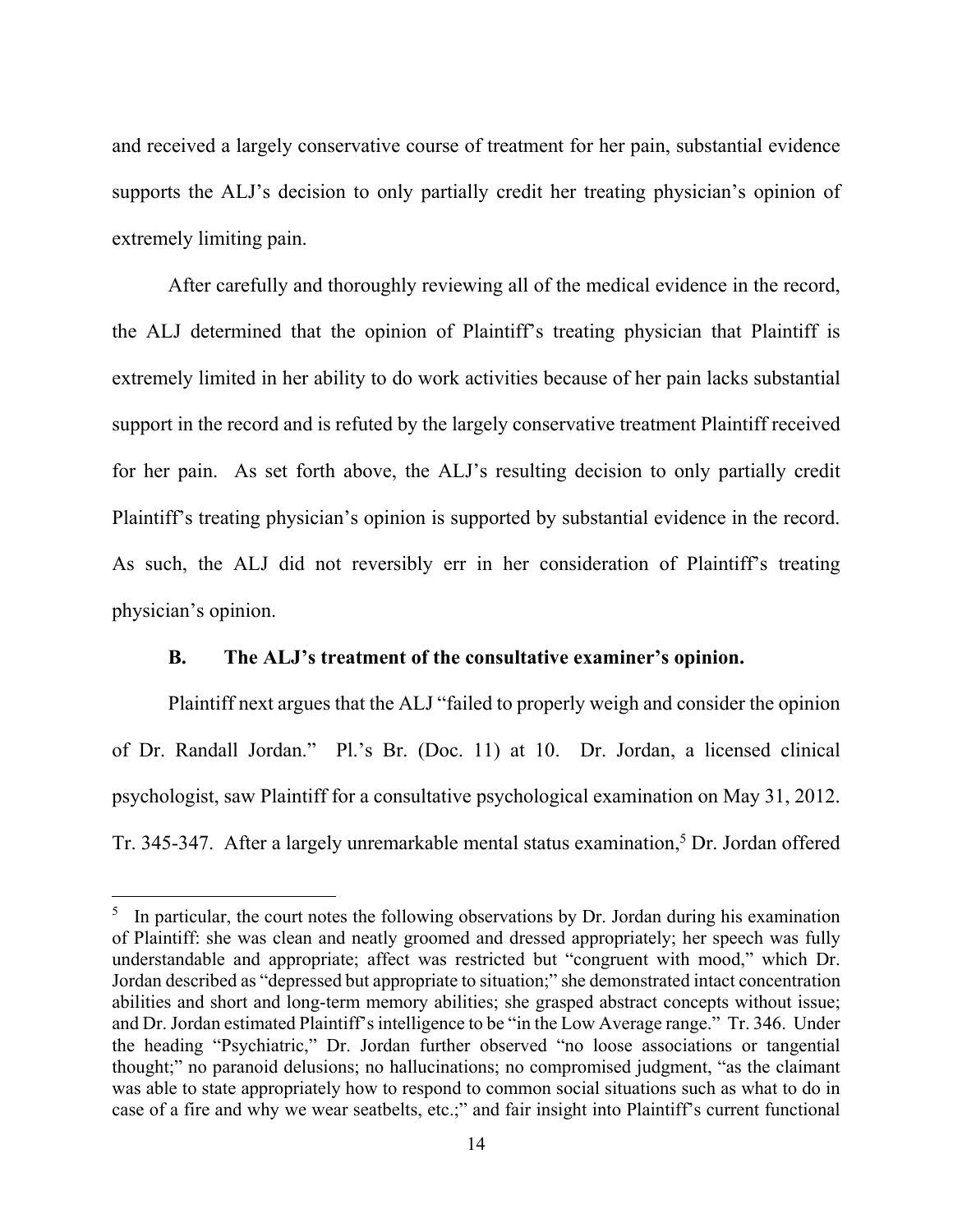several conclusions about Plaintiff's functional abilities, including, in relevant part, the following: Plaintiff "can manage [her] financial affairs in a manner consistent with same age peers;" Plaintiff "can function independently;" Plaintiff "can hear and understand normal conversation without great difficulty;" and Plaintiff can "carry out and remember instructions of a simple, one-step nature" and "can do multi-step tasks with some degree of supervision." Tr. 347. However, Dr. Jordan also opined that Plaintiff's "ability to respond well to coworkers, supervision, and everyday work pressures is compromised to a moderate to severe degree due to psychiatric issues." Tr. 347. He also concluded that "[p]hysical issues are also a primary limiting factor[,]" and opined that "[c]ontinued psychiatric and medical care is needed." Tr. 347.

 The ALJ reviewed and thoroughly summarized Dr. Jordan's report. Tr. 28-29. Ultimately, the ALJ determined that "Dr. Jordan's opinion merits only some weight" because, while "[m]ost of his limitations appear consistent with his examination," "his statement suggesting up to a severe degree of social limitation is not supported by his examination and appears to be based on claimant report only." Tr. 30.

 Plaintiff argues that the ALJ was required to give a "clear rationale as to why" she partially discredited Dr. Jordan's opinion and cite "specific medical evidence contradictory to the ALJ's residual functional capacity." Pl.'s Br. (Doc. 11) at 10. She further asserts

 $\overline{a}$ 

problems. Tr. 346. Finally, Dr. Jordan found that Plaintiff's activities of daily living "are not limited" and that her "Daily Living Skills" are not compromised by intellectual function, but that Plaintiff's reported "anxiety attacks" and "physical function" might sometimes interfere with her ability to perform such skills. Tr. 346.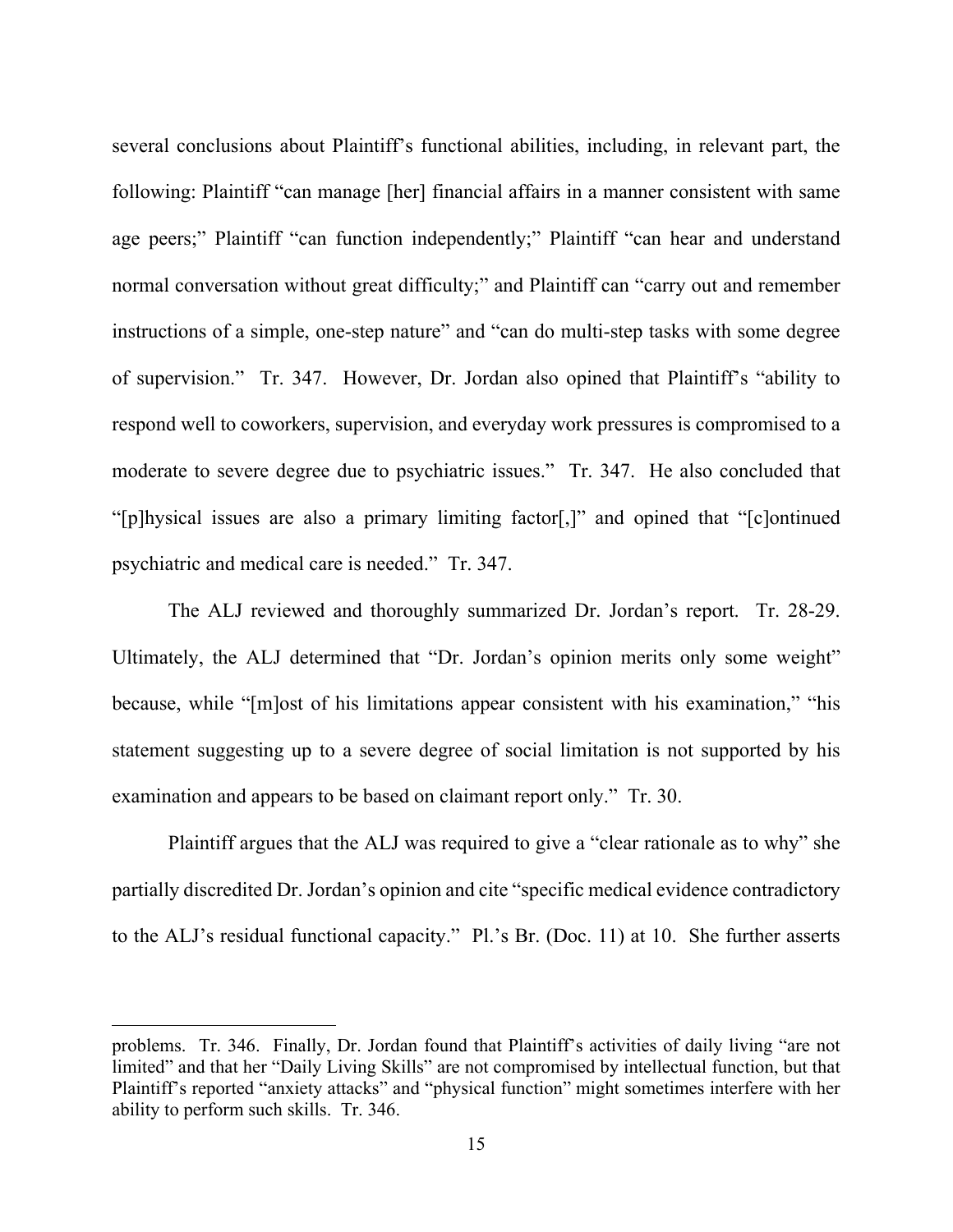that "Dr. Jordan is an examining physician, who is a specialist in the field of psychiatry, whose opinion was further bolstered" by other medical source opinions in the record. Pl.'s Br. (Doc. 11) at 11.

 First, it is clear that Dr. Jordan, a clinical psychologist operating with a doctorate in psychology, *see* Tr. 347, is not a physician or a psychiatrist, as apparently believed by Plaintiff. More importantly, however, and contrary to Plaintiff's argument, the ALJ did weigh Dr. Jordan's opinion and gave a clear rationale for her decision to give it only some weight. As discussed above, Dr. Jordan's examination of Plaintiff rendered mostly normal, ordinary findings. Thus, to the extent that Dr. Jordan opined any "severe" degree of compromise to Plaintiff's "ability to respond well to coworkers, supervision, and everyday work pressures," the ALJ reasonably concluded that such conclusion must be based largely on Plaintiff's self-reporting. This was no doubt problematic, in the ALJ's view, because the ALJ determined that Plaintiff's allegations respecting her mental impairments were not fully credible for a host of reasons including her lack of specialized mental health treatment, contradictory medical records, and her own reports of her daily activities. Tr. 30. Notably, Plaintiff has not challenged the ALJ's findings with respect to her own credibility.

 Furthermore, while weighing Dr. Jordan's May 2012 report, the ALJ had the benefit of more than three years' worth of subsequent medical records pertaining to Plaintiff's psychological functioning. As recognized by the ALJ and argued by Defendant, these records reveal a continued conservative course of mental health treatment based on largely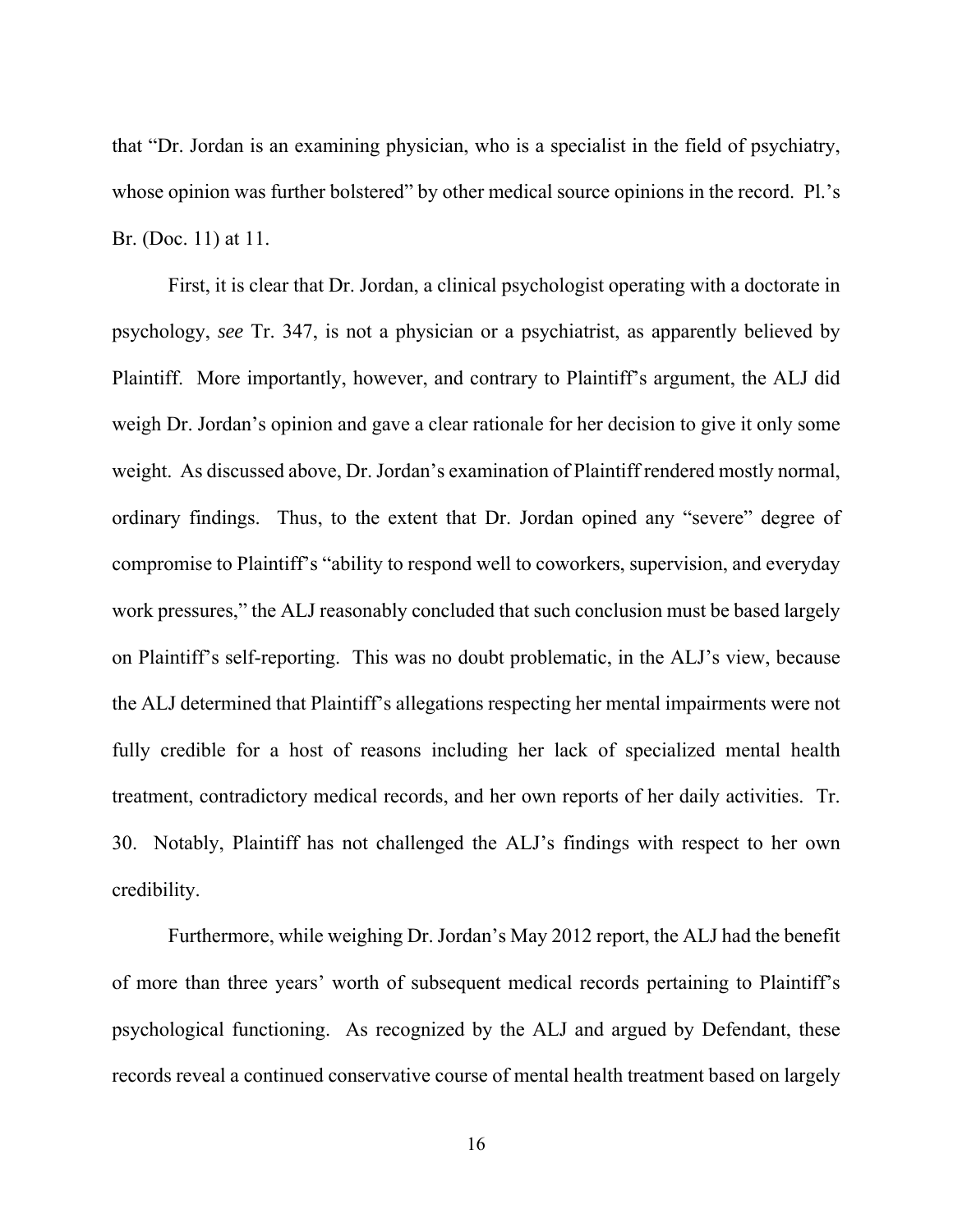normal examination findings. *See, e.g.,* Tr. 376 (October 23, 2012 – noting normal psychiatric examination), 373 (February 26, 2013 – same), 369-70 (April 25, 2013 – same), 368 (May 14, 2013 – same), 363-64 (November 13, 2013 – no complaint of anxiety or other psychiatric issues and noting normal psychiatric examination), 359-60 (April 1, 2014 – no complaint of anxiety or other psychiatric issues and noting normal psychiatric examination) 356-58 (May 14, 2014 – Plaintiff denied "feelings of depression, excessive anxiety, confusion, or irritability" and normal psychiatric examination noted), 408-10 (July 23, 2014 – follow-up for, *inter alia*, anxiety disorder where Plaintiff reports "doing well" with "no current complaints" and noting normal psychiatric examination), 406 (August 12, 2014 – noting normal psychiatric examination), 541-43 (November 12, 2014 – noting complaint of "depression and irritability," but normal psychiatric examination). 533-34 (January 13, 2015 – no complaints of anxiety and noting normal psychiatric examination), 526 (January 28, 2015 – noting normal psychiatric examination), 522 (February 4, 2015 same), 515 (February 18, 2015 – same), 503 (March 12, 2015 – same), 508 (April 2, 2015 – same), 499 (April 14, 2015 – same), 496 (May 14, 2015 – same), 484-86 (June 15, 2015 – noting complaint of increased anxiety due to recent death of mother, but further noting normal psychiatric examination), and 469-71 (July 7, 2015 – no additional complaints of anxiety or other psychiatric symptoms, and noting normal psychiatric examination). Moreover, although Plaintiff complained of more severe anxiety issues in early August of 2015, *see* Tr. 464, and was thus prescribed a new antidepressant and a psychiatric referral, *see* Tr. 467, at her later visit to Professional Medical Associates that same month she did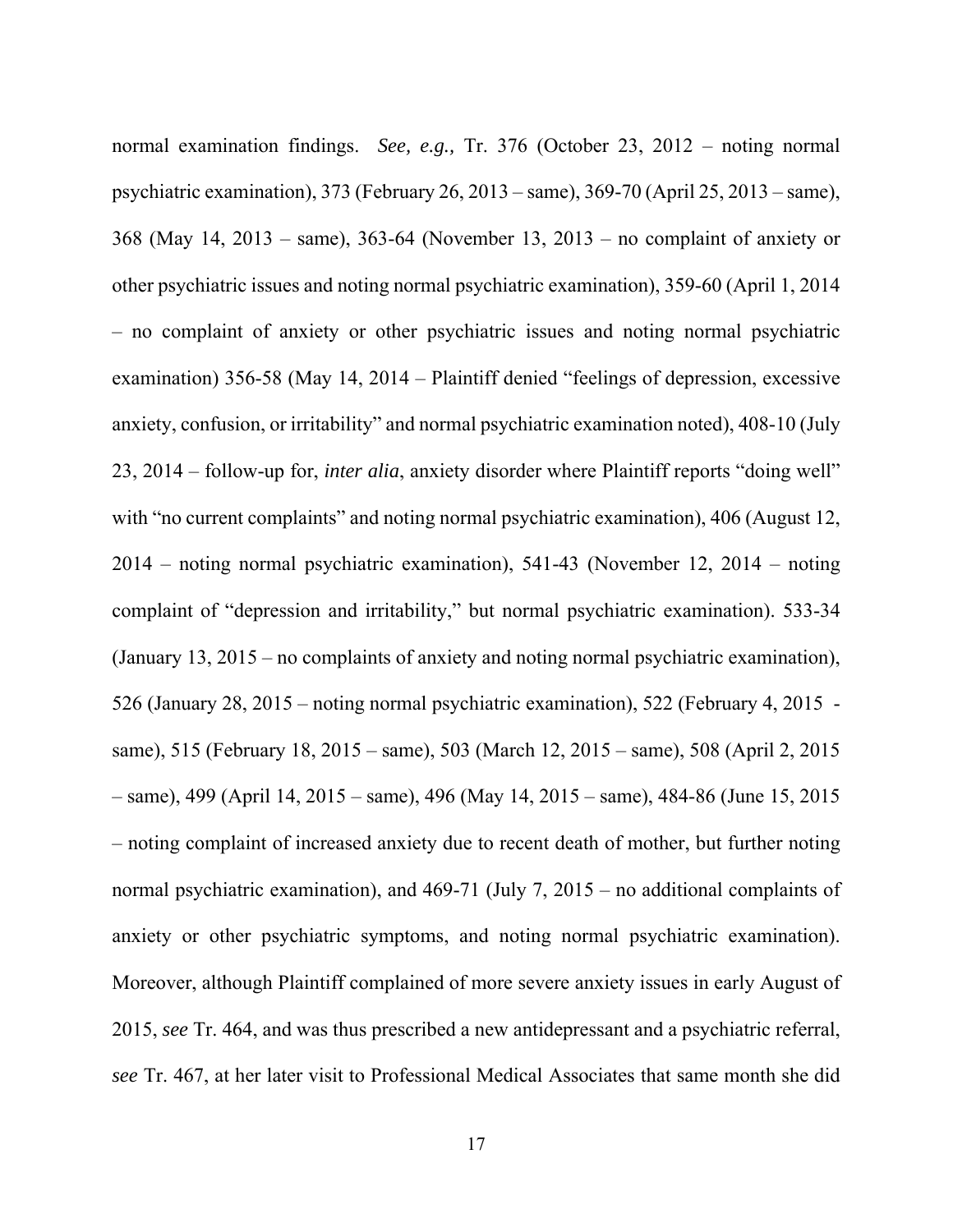not complain of continued or additional anxiety or depression-related problems. *See* Tr. 449. Finally, while Plaintiff reported "uncontrolled" anxiety with several panic attacks daily in September of 2015, was noted to have an appointment with a psychiatrist for that same week, and was instructed to keep that appointment (*see* Tr. 434-38), the record does not contain any treatment records from this appointment. If Plaintiff failed to keep this appointment, then the ALJ was justified in relying upon the conservative treatment Plaintiff sought for her mental health issues, as well as Plaintiff's failure to obtain specialized treatment for such issues, in discounting Dr. Jordan's opinion.

 In sum, the ALJ had little to go on with respect to assessing the severity of Plaintiff's anxiety and other mental health issues except for Plaintiff's own reporting of her symptoms, which, as discussed above, the ALJ found less than fully credible. Because, as found by the ALJ, Dr. Jordan relied heavily upon Plaintiff's report of the severity of her issues in formulating his opinion, the ALJ cited sufficient justification for giving Dr. Jordan's opinion only some weight.

#### **C. The ALJ's treatment of the opinion of the state agency consultant.**

 Plaintiff next appears to argue that the ALJ erred in her consideration of the opinion of the state agency medical consultant, Dr. Estock. Pl.'s Br. (Doc. 11) at 11. Dr. Estock completed a Disability Determination Explanation, which included a Mental Residual Functional Capacity Assessment ("MRFCA"), on June 1, 2012. Tr. 89-102. In the MRFCA, Dr. Estock opined that Plaintiff has "sustained concentration and persistence limitations," including moderate limitations in her abilities to "carry out detailed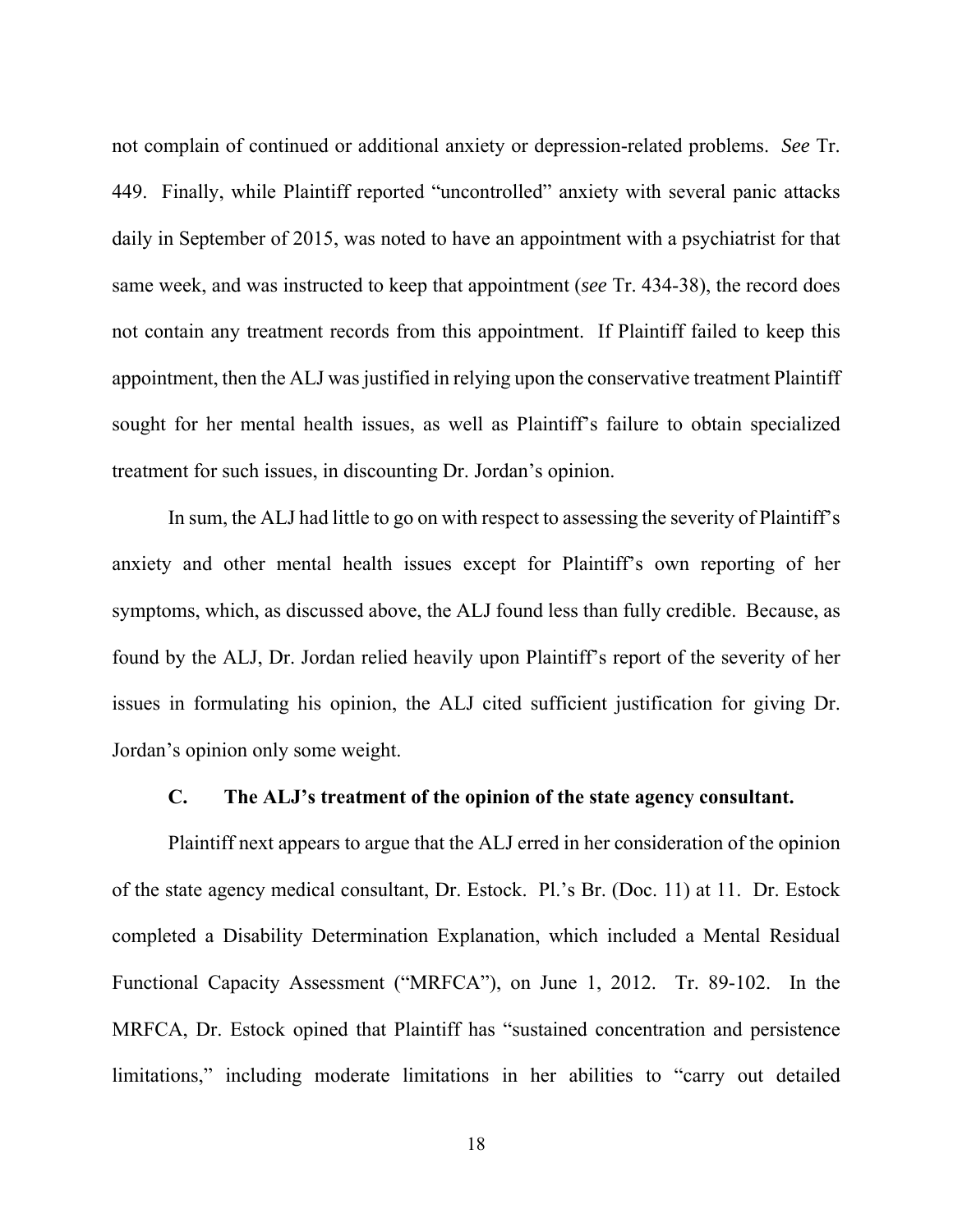instructions," "work in coordination with or in proximity to others without being distracted by them," and "complete a normal workday and workweek without interruptions from psychologically based symptoms and to perform at a consistent pace without an unreasonable number and length of rest periods." Tr. 99. By way of explanation, Dr. Estock opined as follows:

Claimant is able to carry out short and simple instructions and attend and concentrate for 2 hour periods on simple tasks with customary breaks and rest during the regular workday. Claimant may benefit from a flexible schedule. Claimant may miss 1-2 days a month of work due to psychiatric signs and symptoms . . . Claimant would function best with his/her own work area/station without close proximity to others.

Tr. 99.

 The ALJ noted the limitations opined by Dr. Estock, Tr. 28, but also noted that, in a subsequent psychiatric review technique completed by Dr. Estock in August of 2014, Dr. Estock found only mild difficulties in maintaining social functioning and no difficulties in maintaining concentration, persistence, or pace. Tr. 29 (discussing Tr. 126, 138). Comparing Dr. Estock's disparate opinions from 2012 and 2014, the ALJ ultimately resolved to give his opinion only some weight. Tr. 30. She found that Dr. Estock's "findings from 2014 showing that the claimant's mental limitations are non-severe are inconsistent with diagnoses, medication, and the claimant's subjective complaints[,]" while his "2012 conclusions are more consistent with medical evidence of record<sup>[1]</sup>. Tr. 30. Nevertheless, the ALJ discredited Dr. Estock's 2012 opinion that Plaintiff would be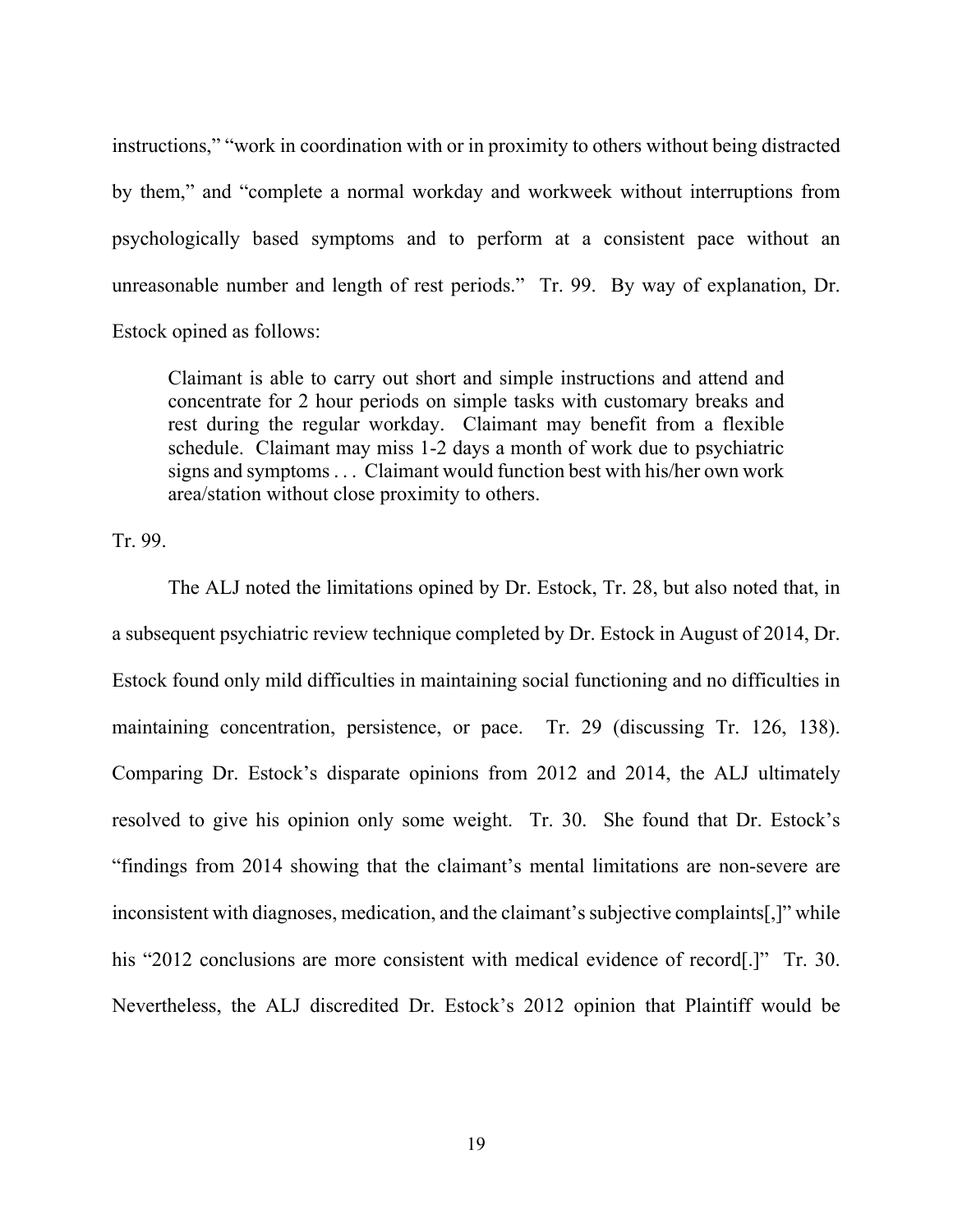expected to miss one to two days of work per month due to of "psychiatric symptoms" because such opinion is "vague and not well supported." Tr. 30.

Plaintiff appears to assert that the ALJ's treatment of that portion of Dr. Estock's 2012 opinion which she did not fully credit was erroneous because "Dr. Estock is a regular member of the panel of specialists utilized by the Social Security Administration to evaluate claims, and has a greater understanding of the rules and regulations of Social Security disability and the evidentiary requirements." *Id.* Plaintiff does not explain why the ALJ should have accepted all of Dr. Estock's 2012 opinion while disregarding his 2014 opinion. Certainly, Dr. Estock was just as much a "regular member of the panel of specialists utilized by the Social Security Administration" in 2014 as he was in 2012. Indeed, it is difficult to see the logic in Plaintiff's apparent argument that a reviewing physician's earlier, more favorable, opinion about a condition should trump a subsequent, less favorable opinion based upon additional evidence. In any event, the ALJ considered Dr. Estock's multiple opinions, weighed them, and gave clear reasons for partially discrediting Dr. Estock's opinion that Plaintiff would miss one to two days of work per month due to psychiatric symptoms. Those reasons—that the opinion is vague and not well supported by the record—are, as demonstrated in the above description of the evidence relating to the ALJ's treatment of Dr. Jordan's opinion, supported by substantial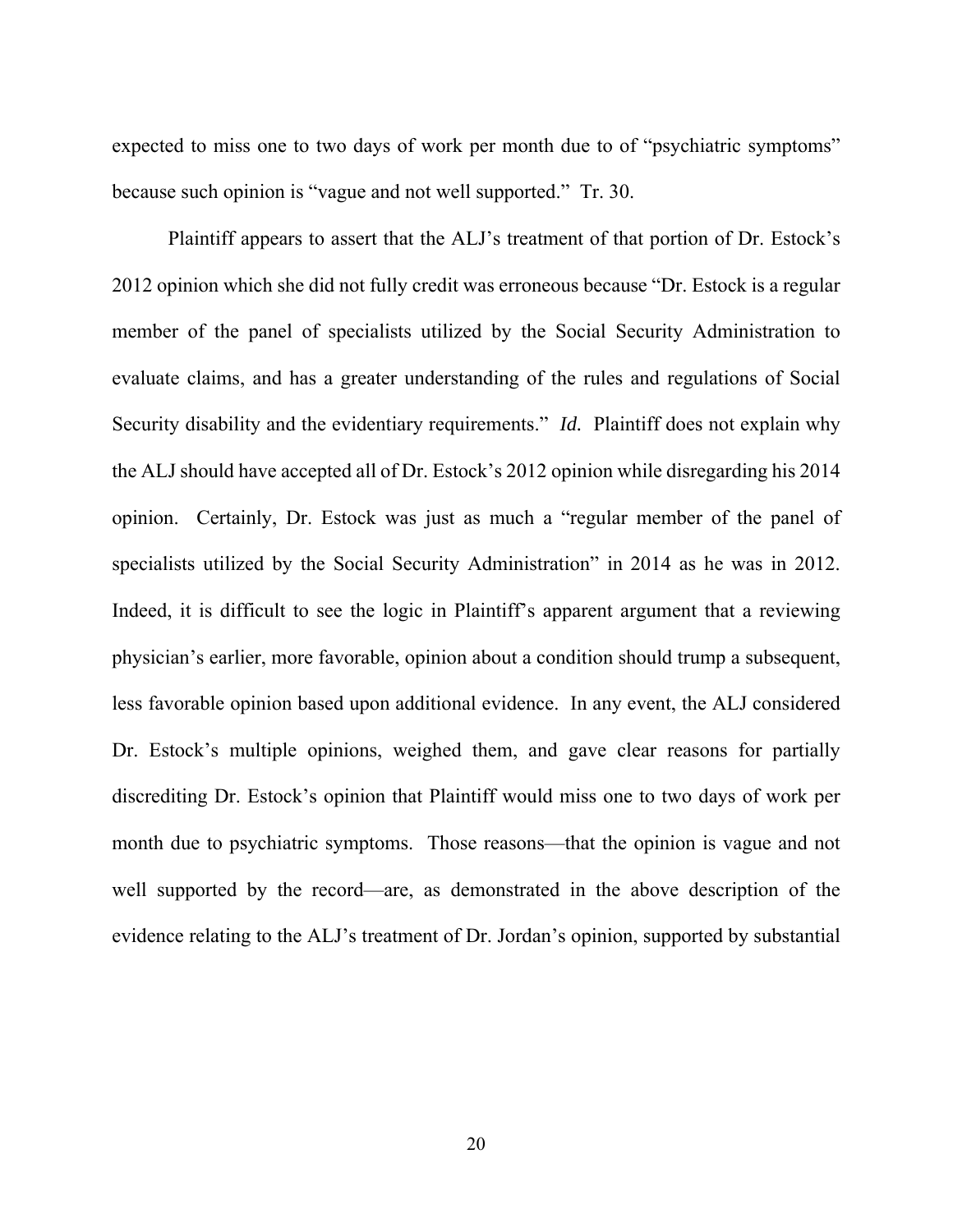evidence in the record. Accordingly, the ALJ did not err in her treatment of the state agency consultant's opinion.

#### **D. The ALJ's treatment of evidence of Plaintiff's use of an assistive device.**

Plaintiff's final argument is that the ALJ "failed to account for [her] use of an assistive device in her residual functional capacity." Pl.'s Br. (Doc. 11) at 11. She asserts that "[a]n individual who requires the use of a cane for even minimal ambulation would not be able to perform the standing, walking and lifting required for the performance of light work." *Id.* at 12.

Plaintiff testified before the ALJ that she has twice been prescribed a cane by a doctor, including, in the last instance, Dr. Gammill. Tr. 53-54. She testified that the cane helps to stabilize her legs when they feel numb due to neuropathy. Tr. 54. Although Plaintiff testified that she was prescribed the cane, Plaintiff points to no evidence in the record showing that, indeed, the cane was prescribed by a doctor. *See* Pl.'s Br. (Doc. 11) at 9, 11-12. Rather, Plaintiff cites to her own function report and a third-party function report, as well as her testimony before the ALJ, to demonstrate her need for the cane. Although there are several mentions in the medical record of Plaintiff using a cane, the closest Plaintiff comes to showing that she was prescribed the cane is Dr. Gammill's affirmative answer to the question, on the PCE discussed previously, whether Plaintiff "require[s] an assistive device . . . to ambulate even minimally in a normal workday." Tr. 431. If the record does not evince an actual prescription for a cane—and, again, Plaintiff points to nothing more concrete than Dr. Gammill's PCE—then it is doubtful that the ALJ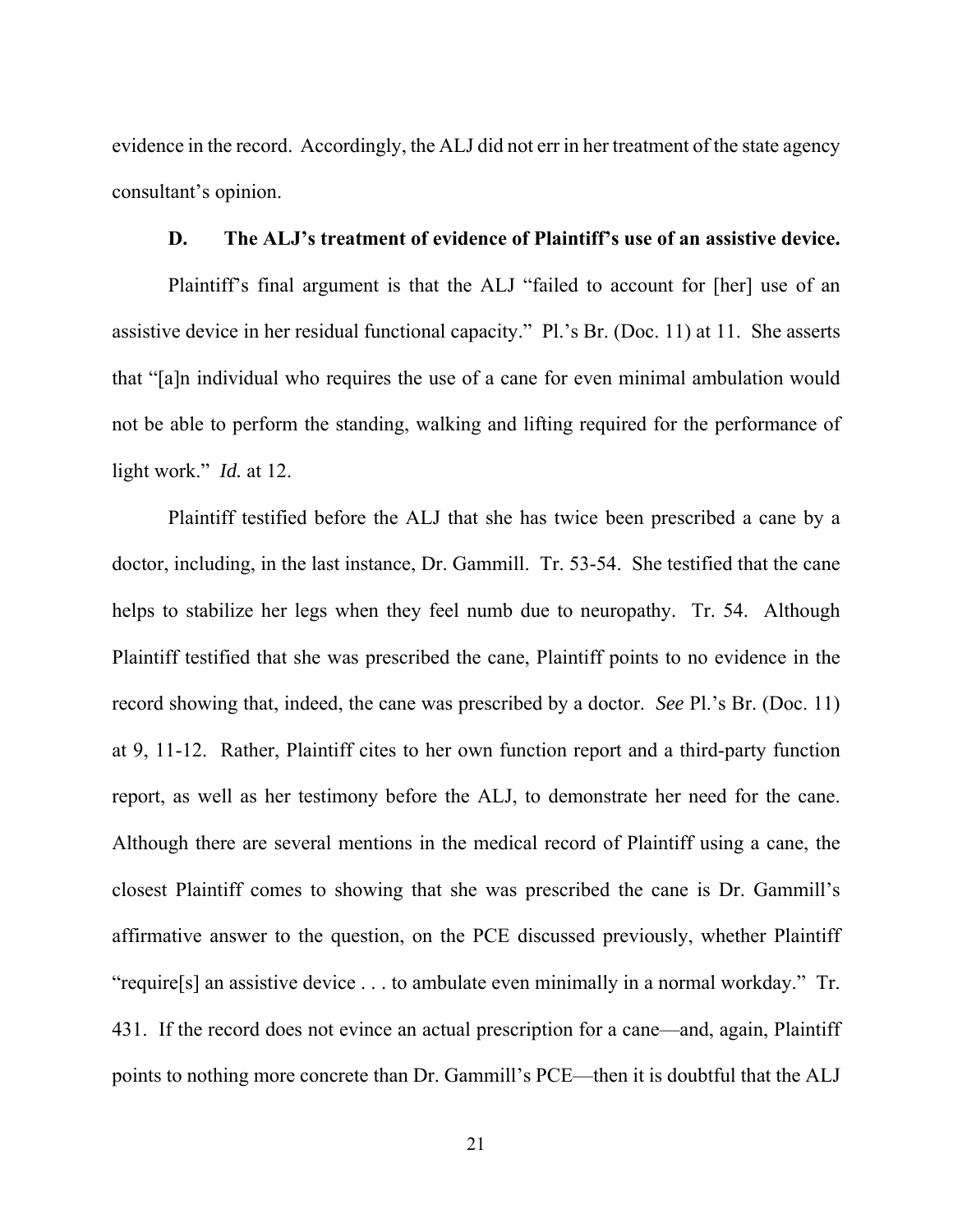was required even to consider Plaintiff's need for a cane in the RFC. *See* SSR 96-6P ("To find that a hand-held assistive device is medically required, there must be medical documentation establishing the need for a hand-held assistive device to aid in walking, standing, and describing the circumstances for which it is needed (i.e., whether all the time, periodically, or only in certain situations; distance and terrain; and any other relevant information).").

In any event, Plaintiff has not shown that any error by the ALJ for failing to account for Plaintiff's use of a cane in the RFC is anything more than harmless error. By incorporating what is essentially a sit/stand option into Plaintiff's RFC—the ALJ found that Plaintiff "would need the ability to occasionally change positions throughout the day for relief of postural discomfort" and later characterized this limitation as a "sit/stand option," *see* Tr. 23, 32—the ALJ "expressly limited the available jobs to those permitting constant access to a chair." *Moore v. Comm'r of Soc. Sec.*, 478 F. App'x 623, 624 (11th Cir. 2012) (rejecting argument that ALJ reversibly erred in failing to account for medical evidence concerning claimant's use of a cane where ALJ found claimant could perform light work (including "small-products assembly") with a sit/stand option). Here, the ALJ queried the vocational expert whether the two occupations he identified, surveillance system monitor and plastics molding machine operator, "would both afford one the opportunity to be able to stand and walk for four or sit for four and basically change positions occasionally as needed?" Tr. 65. The VE responded in the affirmative as to both, testifying that "[s]omebody would be up and down continuously throughout the day"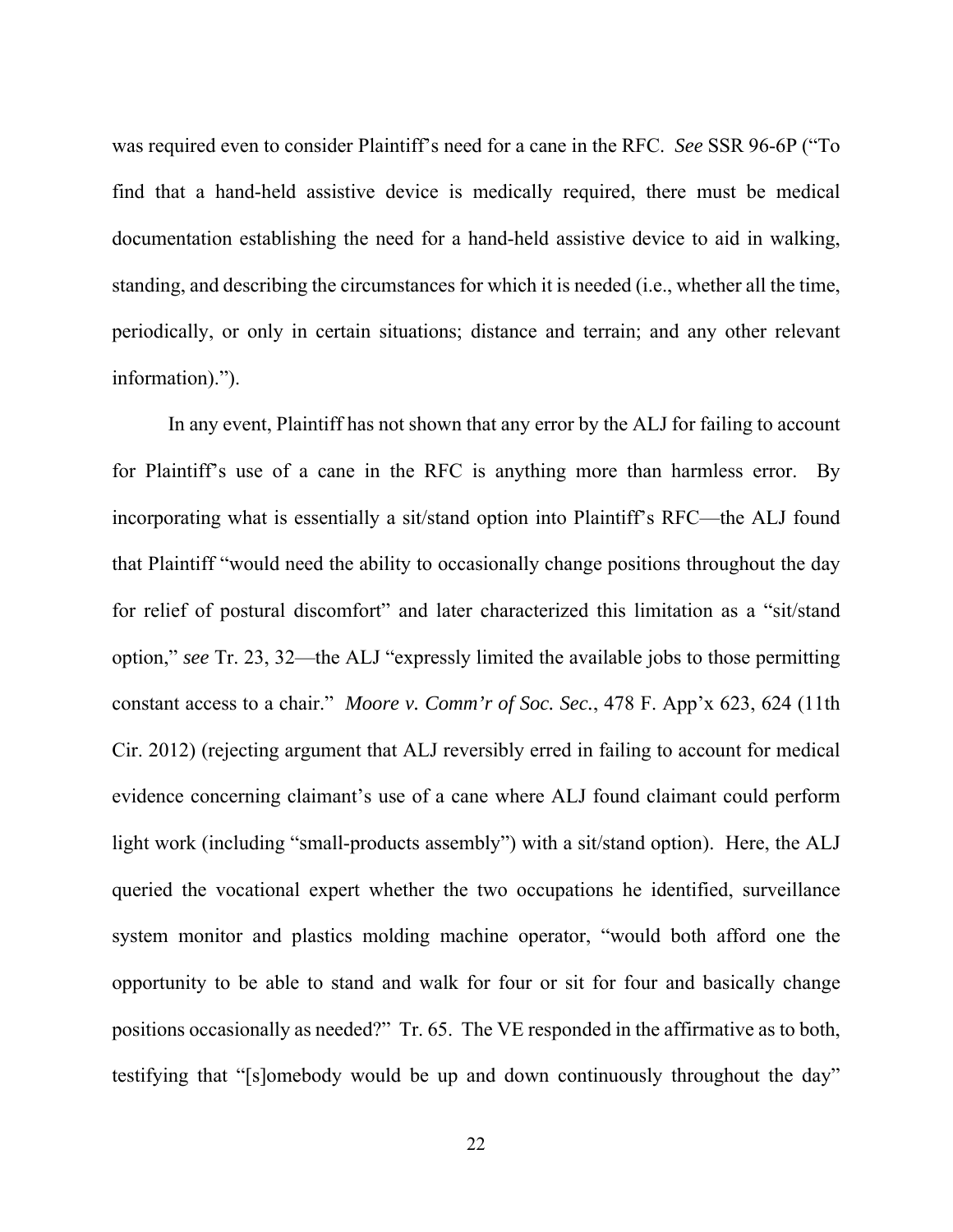performing such jobs. Tr. 65. Hence, by including the additional requirement of the sitstand option, the ALJ's RFC sufficiently embraced Plaintiff's need for a cane—assuming such was medically necessary—and the ALJ's failure to separately account for the use of the cane in the RFC was not reversible error. *Moore*, 478 F. App'x at 624.

Finally, Plaintiff cites to no authority for her argument that "the use of a cane for even minimal ambulation" is inconsistent with "the performance of light work." Pl.'s Br. (Doc. 11) at 12. Indeed, courts have often found that persons are capable of light, and even medium, work despite the need for an assistive device like a cane. *See, e.g., Freeman v. Comm'r, Soc. Sec. Admin.*, 593 F. App'x 911, 916 (11th Cir. 2014) (affirming ALJ's reliance on VE testimony about availability of jobs at medium and light exertional levels where ALJ's hypothetical included use of a cane). In any event, as discussed above, the ALJ found that Plaintiff is incapable of performing the full range of light work due, in part, to her limitations requiring the need to "occasionally change positions throughout the day for relief of postural discomfort." Tr. 23. However, the VE testified that such limitation does not preclude the performance of light and sedentary jobs existing in significant numbers in the national economy. Tr. 64-65. Thus, Plaintiff's argument that the use of a cane is inconsistent, generally, with the performance of the full description of light work is irrelevant. Substantial evidence in the record—i.e., the VE's testimony that there are